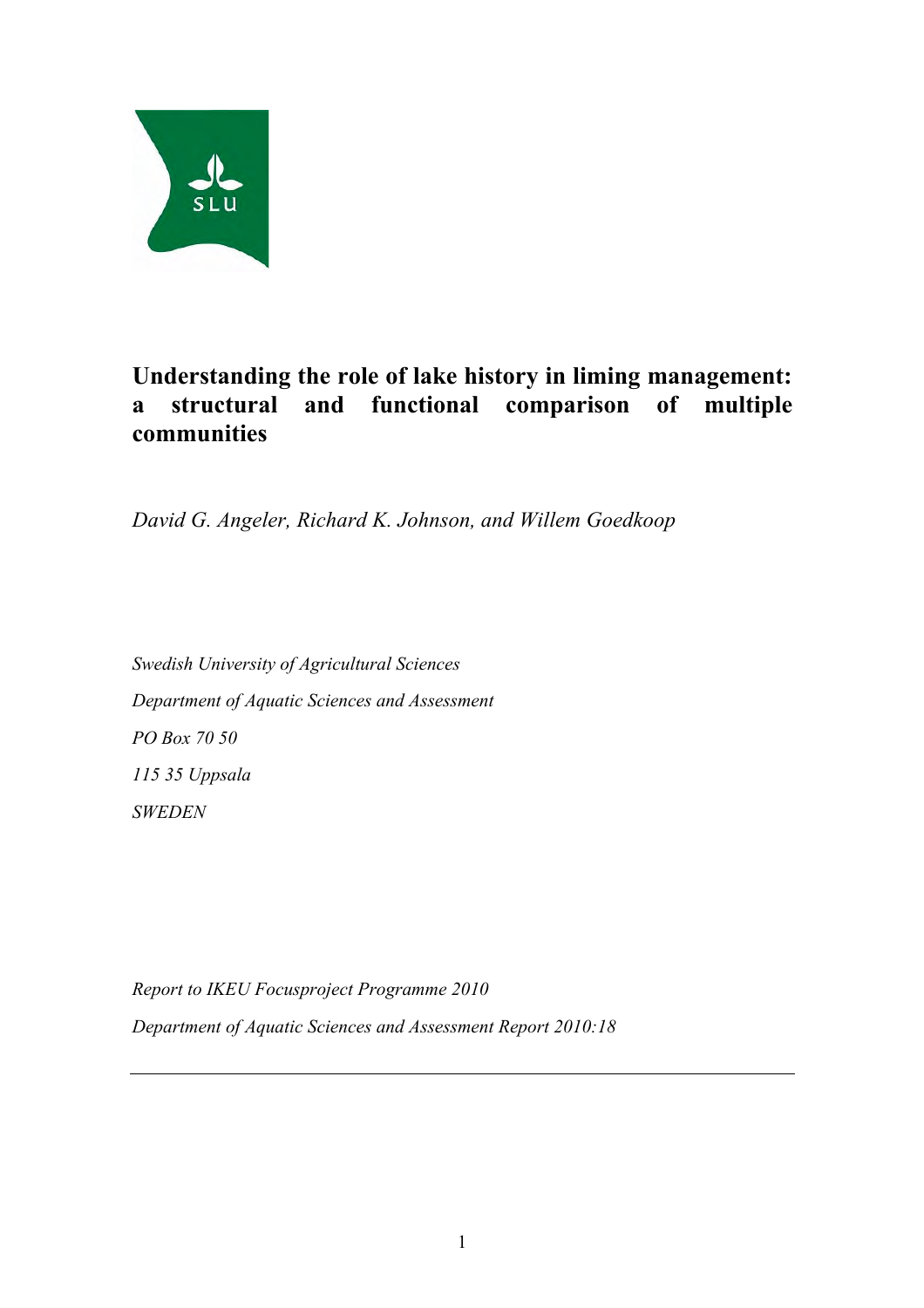# **Understanding the role of lake history in liming management: a structural and functional comparison of multiple communities**

**Sjöns historia och kalkningseffekter: en strukturell och funktionell jämförelse av organismsamhällen i kalkade och okalkade sjöar**

Uppsala, December 2010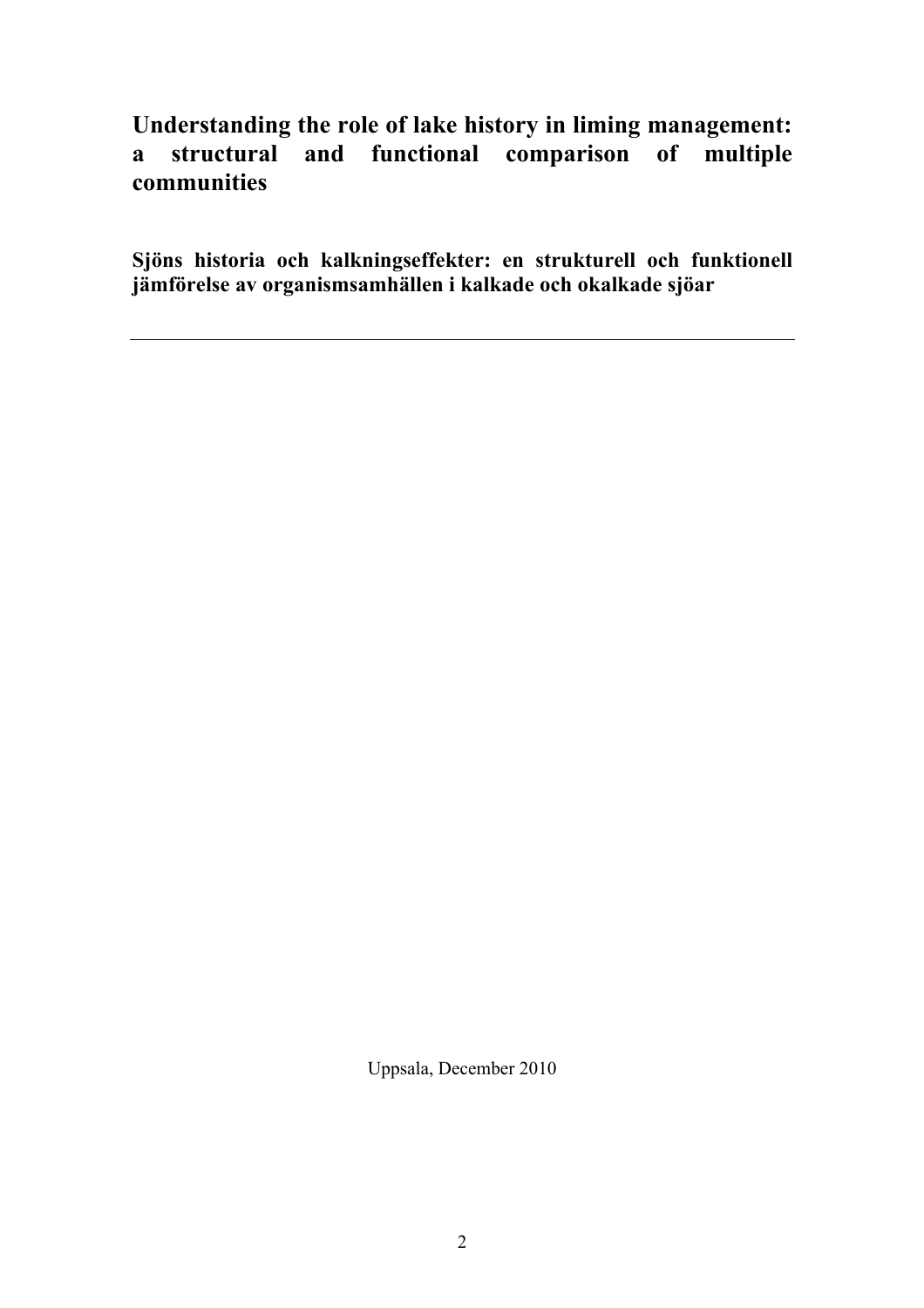# **Table of Contents**

| 4.3.2. Taxonomic contributions to community similarity22       |  |
|----------------------------------------------------------------|--|
|                                                                |  |
|                                                                |  |
|                                                                |  |
|                                                                |  |
|                                                                |  |
|                                                                |  |
|                                                                |  |
|                                                                |  |
| 5.1. Communities in limed, acidified and circumneutral lakes29 |  |
|                                                                |  |
|                                                                |  |
|                                                                |  |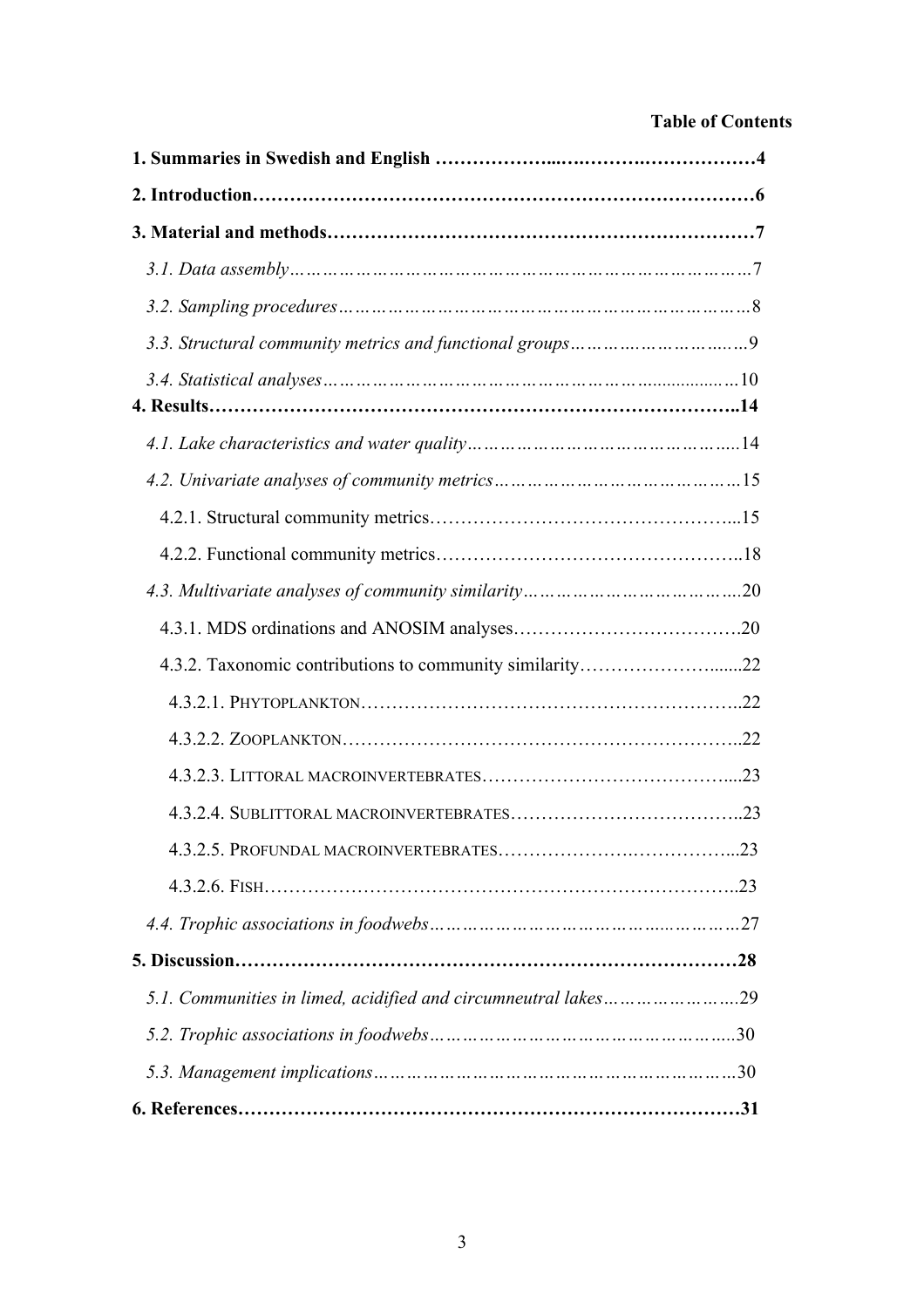# **1. Sammanfattning**

I denna studie har vi analyserat samhällsstruktur och trofisk struktur hos växtplankton, djurplankton, bottenfauna (littoral, sublittoral, profundal) och fisk mellan 2000 och 2004 i fyra typer av sjöar. Sjötyperna är försurade och circumneutrala okalkade sjöar samt naturligt sura och försurade kalkade sjöar. Kalkade sjöar klassificerades som naturligt sura eller antropogent försurade baserat på de paleoekologiska undersökningar som gjorts i dem. Detta gör det möjligt för oss att undersöka hur sjöns historia kan påverka det biologiska svaret på kalkning.

Univariata ANOVA-analyser kunde inte urskilja några skillnader i samhällsstruktur och funktion mellan de olika sjötyperna, vilket tyder på att effekten av kalkning inte påverkats av sjöns historia eller om sjön för tillfället är sur eller neutral. Däremot visade multivariata analyser (Non-metric Multidimensional Scaling [MDS] och Analysis of Similarity [ANOSIM]) på signifikanta skillnader i artsammansättning mellan alla typer av sjöar. Även om många arter finns i flera typer av sjöar varierar deras proportioner i antal eller biomassa, vilket resulterar i dessa skillnader. När det gäller näringsvävarna fanns det mindre kopplingar (och komplexitet) mellan funktionella grupper i circumneutrala sjöar jämfört med de andra sjötyperna.

Även om sjötyper skiljer sig i proportioner i antal eller biomassa av arter tyder likheterna i deras samhällstruktur på att kalkning inte minskar den övergripande strukturen och funktionen som resulterar i liknande totala biologiska mångfald och bred funktionella samhällestrukturer mellan sjötyper. Det tyder på att kalkning inte påverka på ett negativt ekologiskt sätt naturligt sura sjöar. Dessutom tyder resultaten på att kalkning av antropogent försurade sjöar inte leder till märkbart förbättrade ekologiska förhållanden jämfört med försurade sjöar som genomgår naturlig återhämtning. Samhällsstrukturen avviker inte väsentligt från varandra i dessa två sjötyper. Med andra ord, våra resultat tyder på att den sjötyp som genomgått en naturlig återhämtning från försurning (försurade okalkade sjötypen) har en liknande samhällsstruktur som den i de två typerna med kalkade sjöar och att kalkning av dessa sjöar kanske inte behövs längre.

Analyserna är baserade på tre sjöar per sjötyp. Den låga urvalsstorleken begränsar en generalisering av våra resultat. De intressanta och trots allt likartade mönster som framkommit i alla de sex studerade organismgrupperna ger oss förhoppning om att ytterligare forskning om de ekologiska effekterna av ekosystems olika historia kan öka vår förståelse av kalkningseffekter i sjöekosystem i stort.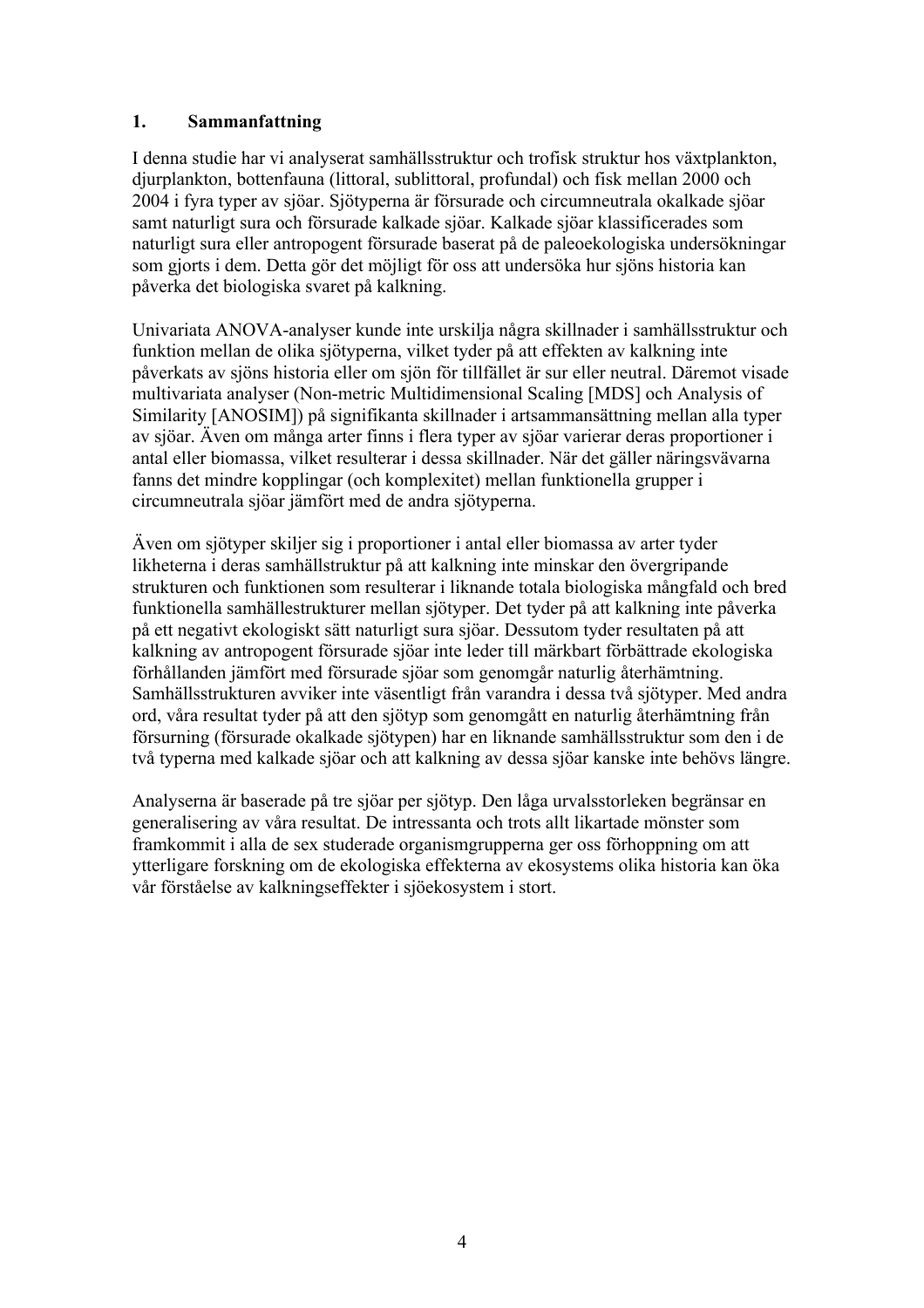## **Summary**

Biological responses of acidified surface waters to liming are sometimes equivocal and limit the overall assessment of food web responses because the ecological consequences of ecosystem history is often not explicitly accounted for. In this study we analysed community structure and trophic associations in the foodwebs in two types of limed lakes (anthropogenically acidified and naturally acidic), acidified and circumneutral lakes, based on the analyses of phytoplankton, zooplankton, macroinvertebrates (littoral, sublittoral, profundal), and fish between 2000 and 2004. We discerned between limed lakes in the IKEU program that were naturally acidic or anthropogencially acidified, based on recent paleoecological evidence highlighting these differences. This allowed us to assess the degree by which historical contingency of lake ecosystems mediate liming outcomes.

Most univariate metrics of structure and function revealed similar community attributes among lake types, suggesting that historical contingency had little influences on liming outcomes. Differences between lake types were clearer in the multivariate analyses. Even though the communities in the different lake types shared many species, their abundance patterns differed, resulting in the observed differences. Regarding foodweb structure, the associations between functional feeding groups indicated less connectivity and food web complexity in circumneutral lakes relative to the other lake types. This contrasts with the findings of a previous study, which speculated that repeated lime applications comprise frequent pulse disturbances, which offset the establishment of stable trophic relationships in the food webs of limed lakes. These differences between studies may arise because of the different ways ecosystems were pooled for the analysis, highlighting the need to study lake food webs using different methods. Analyses of fatty acids and stable isotopes and comparing patterns across lakes could be promising for such a task.

The similarities in univariate community metrics among lake types suggest that liming does not diminish the overall structure and function of naturally acidic lakes when they are limed. Although the set of species are different in this lake type, overall biodiversity and broad functional community aspects are similar to those observed in other lake types. On the contrary, the results also suggest that liming of acidified lakes does not result in improved ecological conditions because the community metrics in this lake type did not deviate significantly from those of acidified lakes that undergo natural recovery. In other words, our results suggest that natural recovery from acidification results in similar community attributes that are otherwise achieved through more costly liming management.

We acknowledge that our analyses are based on three lakes per lake group (circumneutral, acidified, acidified – limed, naturally acidic-limed). While this low sample size limits generalization of our results, interesting patterns were revealed that were consistently observed across the six communities studied here. These results suggest that further research into the ecological effects of ecosystem history is warranted to improve our understanding of liming effects in lake ecosystems.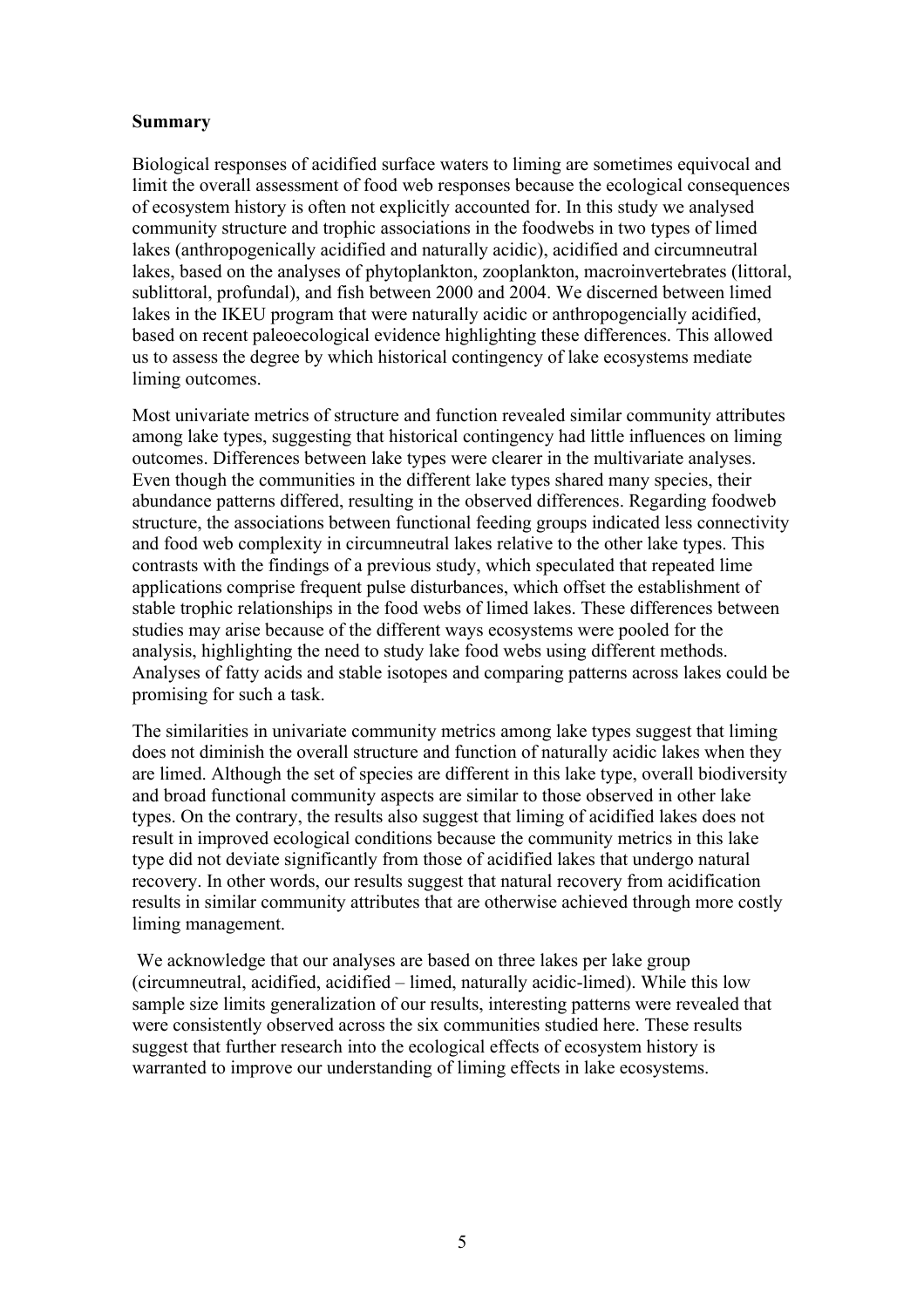## **2. Introduction**

Anthropogenic acidification of surface waters has been a major environmental problem in northern Europe and eastern North America during the epoch of flourishing industrial activity. Acid rain impacted aquatic ecosystems by lowering pH and increasing aluminium concentrations beyond lethal toxic thresholds for organisms, leading to a loss of biodiversity and profound alteration of community structure and ecosystem processes (Schindler 1988). Although aquatic ecosystems show signs of recovery due to reduced emissions of acidifying compounds (Ormerod & Durance 2009), many countries continue to implement large-scale mitigation programmes based on lime application to surface waters and catchments (Henriksson & Brodin 1995; Sandoy & Romunstad 1995). For example, in Sweden, some 5000 lakes and 9000 km of watercourses are limed at a yearly cost of c. 1.8 million  $\epsilon$ , in order to restore biodiversity (i.e. facilitate the recovery of acid-sensitive biota) and create conditions for recreational and commercial fishing and aquaculture (i.e. protect and enhance existing fish populations; Appelberg & Svensson 2001; SEPA 2007). Liming has increased pH and alkalinity in many acidified waters resulting in improved conditions for aquatic biota.

However, studies from Europe and North America have reported mixed results considering the biological responses to liming (Clair & Hindar 2005). In lakes, liming has often, but not always, induced improvements in fish (Appelberg & Degerman 1991), phytoplankton (Renberg & Hultberg 1992), zooplankton (Stenson & Svensson 1995) and benthic macroinvertebrates (Persson & Appelberg 2001). Inconsistencies of results among studies may not be surprising, however, given that abiotic and biotic constraints affect biological recovery in context-dependent ways (Yan et al. 1996, 2003; Binks et al. 2005). These include fluctuations in water chemistry caused by repeated liming and re-acidification events, dispersal capacities of organisms, the characteristics of their habitats and taxon-specific time lags.

Research has demonstrated that historical effects can also mediate the outcome of management practices and disturbance impacts (Fischer et al. 2001). To assess the degree by which liming can adversely affect ecosystems and their component communities, it is necessary to take the ecological history of ecosystems explicitly into account. That is, no clear distinctions of ecosystem history have been made in previous studies on liming outcomes in lakes of the IKEU ("*Integrerad Kalknings Effekt Uppföljning")* program (e.g., Goedkoop & Angeler 2010; Angeler & Goedkoop 2010). This was due to the lack of paleoecological data that can document the history of lake ecosystems prior to the onset of the anthropogenic acidification. During times when the acidification problem peaked, managers were forced to take management action without having the necessary information about whether lakes were anthropogenically acidified or naturally acidic, and distinctions could be hardly made between these otherwise ecologically distinct ecosystyem types. Thus, while liming may be beneficial for mitigating the negative effects of acidification on communities and ecological integrity in anthropogenically acidified lakes, it can be assumed that liming effects are detrimental in naturally acidic ecosystems (Bishop et al. 2001; McKie et al. 2006). A recent paleolimnological study has shown that such distinctions in acidification history can be made in the limed lakes of the IKEU program (Norberg et al. 2008). This provides the opportunity to assess historical contingency effects on the outcomes of liming (in terms of current abiotic and biotic structure of lakes).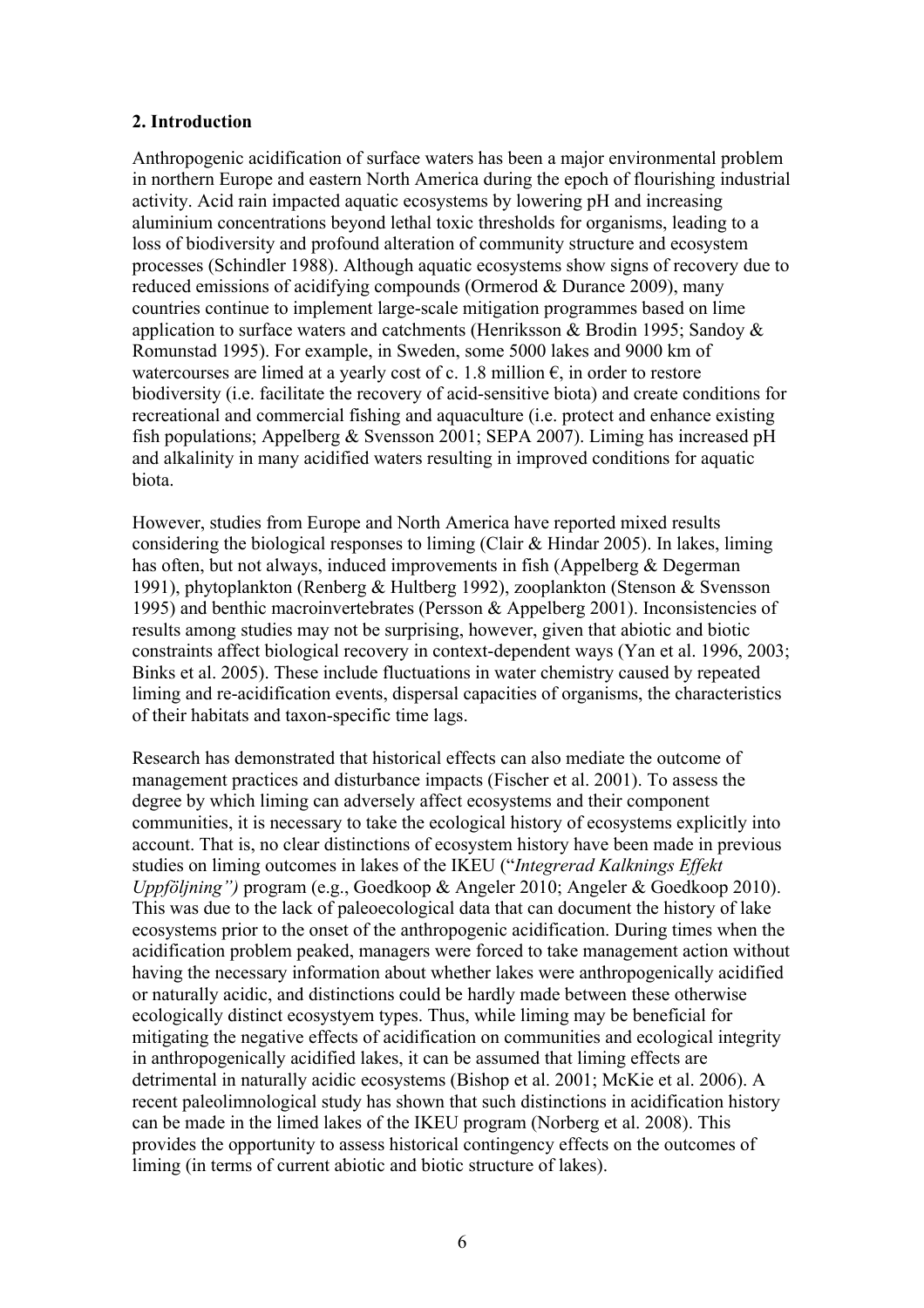In this report we re-analyze the data that have been used in our previous studies (Goedkoop & Angeler 2009; Angeler & Goedkoop 2010). We studied biological responses to repeated liming across trophic levels (i.e. phytoplankton, zooplankton, invertebrate consumers, fish) and habitats (i.e. pelagic, benthic) using univariate and multivariate statistics. We use data from the Swedish Integrated Liming Effect Studies (IKEU) programme to assess congruencies in community recovery patterns in two types of limed lakes relative to acidified and circumneutral lakes over a 5-year period (2000– 2004) using structural metrics, functional feeding categories and multivariate ordinations. In a next step, we determine how individual patterns of community dynamics collectively affect the direct and indirect trophic associations between functional feeding groups within the food webs of limed lakes with different ecological history (anthropogenically acidified vs. naturally acidic), and in acidified and circumneutral lakes.

#### **3. Material and methods**

#### *3.1. Data assembly*

We evaluated data of phytoplankton, zooplankton and fish in the pelagic and macroinvertebrate communities in three benthic habitat types (littoral, sublittoral, and profundal) of selected lakes available in the IKEU and national lake monitoring databases. Data have been collected since 1986, but the databases were highly heterogeneous with regard to temporal sampling resolution of communities in acidified, circumneutral and limed lakes. This was primarily due to repeated adjustments of the sampling frequencies and differences in sampling methods. For example, phytoplankton communities were sampled between 2 and 7 times per year while macroinvertebrates were sampled only once a year during most of the program. In order to be able to make standardized comparisons between communities, all analyses for the present report are based on a single yearly sampling occasion (August for phyto- and zooplankton communities, October for macroinvertebrates). Extracting a single yearly value from the databases also helped to avoid potential problems, which would arise from the calculation of annual means based on irregular intra-annual sample sizes among lakes and communities. Our final analysis is restricted to the 5-year period between 2000 and 2004 ultimately constrained by methodological differences in the sampling of littoral macroinvertebrate communities in IKEU (limed lakes) and monitoring programs of acid and circumneutral lakes.

The lakes summarized in Table 1 and Figure 1 met our final selection criteria for standardized comparisons. Three of these lakes are anthropogenically acidified, three are circumneutral, three are naturally acidic and which have been limed (Norberg et al. 2008), and three lakes are anthropogenically acidified which have been limed (Norberg et al., 2008). Almost all lakes are situated in the mixed forest ecoregion of southern Sweden. Some of their water quality variables are shown in Table 1. These lakes represent a subset of lakes, which have been used in our previous report (Goedkoop & Angeler, 2009) and the subsequent scientific publication (Angeler & Goedkoop, 2010). Using this subset of lakes allows for comparisons of results between studies, and hold potential to reveal the outcomes of liming when lake history is explicitly taken into account.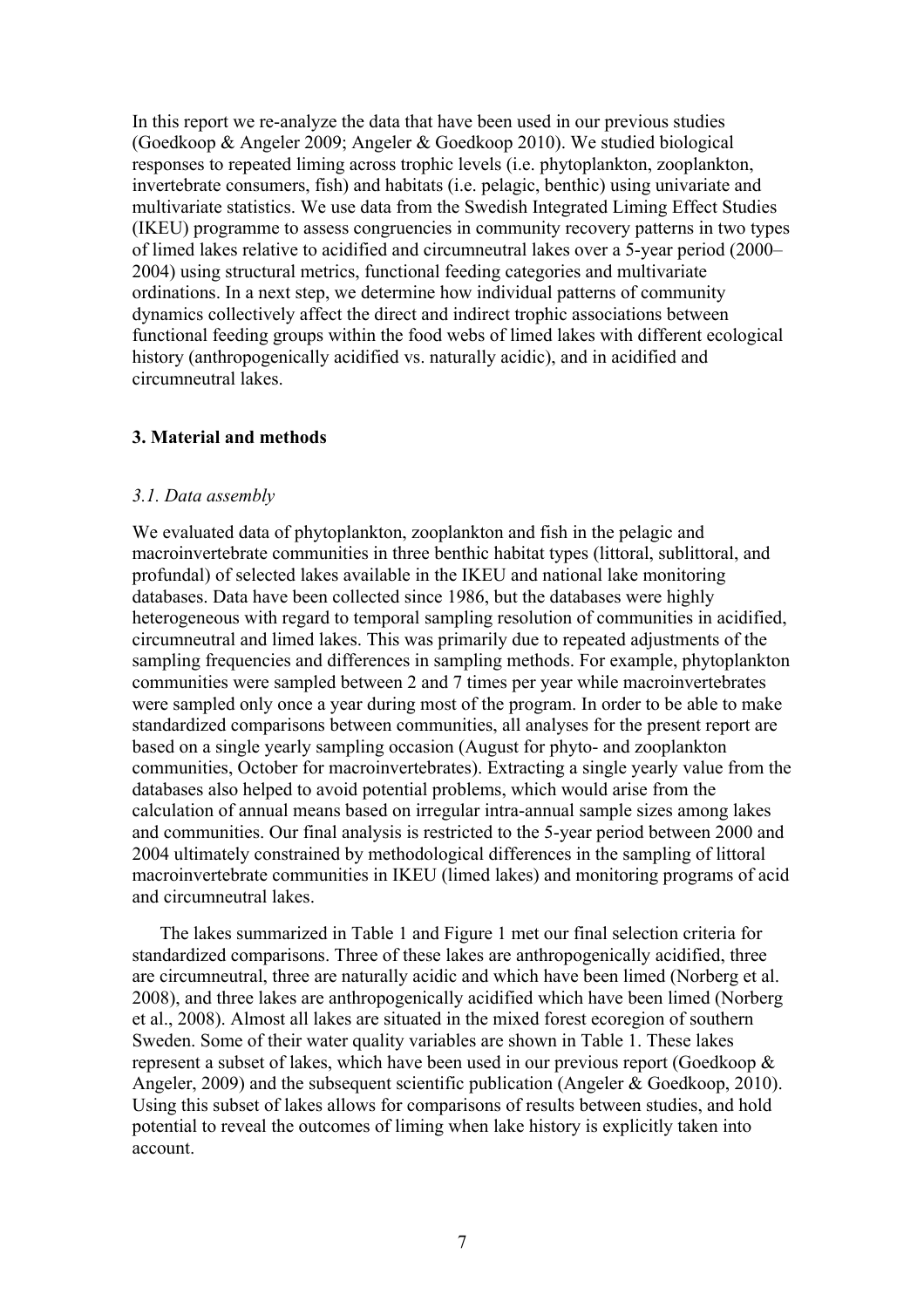We acknowledge that also the inclusion of overlimed lakes was considered in this study. However, overlimed lakes were sampled during a different period (2006-2010). One of our main aims of this study was to compare the results of the present study with those of our previous work to assess the magnitude of bias when lake history is not explicitly taken into account in assessments of liming effects in lakes. Carrying out this study on a different period would not have allowed for this comparison. Thus, after consultation with IKEU programme leader, Tobias Vrede, we agreed on not including overlimed lakes in the present report.

For the present study all analyses except littoral macroinvertebrates are based on biomass data (mm<sup>3</sup> L<sup>-1</sup> for phytoplankton, mm<sup>3</sup> m<sup>-3</sup> for zooplankton, g m<sup>-2</sup> for sublittoral and profundal macroinvertebrates). Littoral macroinvertebrate samples were collected by standardized kick samples, thus resulting in semi-quantitative abundance data.

#### *3.2. Sampling procedures*

For water quality analysis we used August values of surface-water samples (0–2 m), which were collected with a Ruttner sampler at 0.5m depth in the open-water mid-lake station in each lake. Water was collected with a Plexiglas sampler and kept cool during transport to the laboratory. Samples were analyzed for Alkalinity, and concentrations of Ca, Mg, Na, K, SO<sub>4</sub>, Cl, F, NH<sub>4</sub>-N, NO<sub>2</sub>-N+NO<sub>3</sub>-N, total N, PO<sub>4</sub>-P, total P, Si, total organic carbon (TOC) and Chlorophyll *a*).



*Figure 1: Localization of study lakes. Lake categories: acidified lakes (A; black squares), circumneutral lakes (N; black circles), naturally acidic, limed lakes (NAL; white circles), anthropogenically acidifed, limed lakes (AAL;*  white squares).  $I =$  *Ejgdesjön* (NAL),  $2 =$ *Fräcksjön (N), 3 = Härsvatten (A), 4 = Stora Härsjön (AAL), 5 = Gyltigesjön (AAL), 6 = Stora Skärsjön (N), 7 = Stengårdshultasjön (AAL), 8 = Gyslättasjön (NAL), 9 = Rotehogstjärnen (A), 10 = Brunnsjön (A), 11 = Allgjuttern (N), 12 = Västra Skälsjön (NAL).*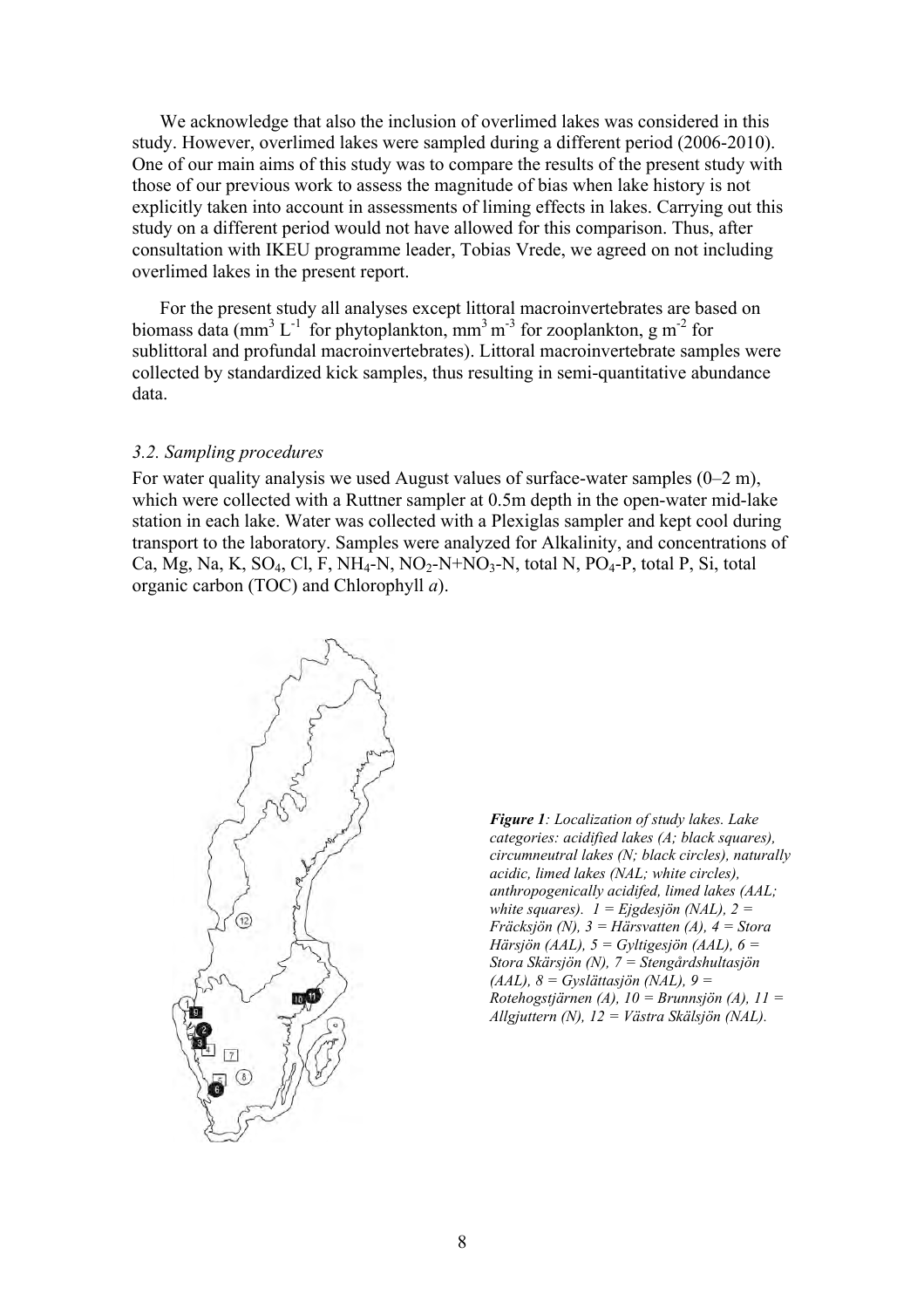Secchi depth, water temperature, dissolved oxygen concentration, conductivity, and pH were measured in the lakes. Remaining P was calculated by subtracting  $PO_4$ -P from total P. These water quality variables helped to delineate lake types, i.e., while limed lakes clearly comprised two treatment groups, we discerned between acidified and circumneutral lakes, chiefly on the basis of their pH, ANC and alkalinity values (Table 1).

All physicochemical analyses were done at the Department of Aquatic Sciences and Assessment following international (ISO) or European (EN) standards when available (Wilander et al. 2003). Littoral macroinvertebrate samples were collected once in autumn (between September and November) from stony habitats (wind exposed littoral regions) using standardized kick sampling and a handnet (European Committee for Standardisation, 1994) with a 0.5-mm mesh size, and preserved in 70% ethanol. Samples of sublittoral and profundal invertebrates were sampled using an Ekman grab (surface area  $0.025$  m<sup>2</sup>), screened in a 0.5 mm sieve and preserved in 70% ethanol. Five replicate samples were collected and biomasses were determined by weighing (ethanol weight); the average of the five replicates is used for analyses. In the laboratory, samples were sorted under 10x magnification, identified using dissecting and light microscopy. Organisms were identified to the lowest taxonomic unit possible, generally to the species level, although exceptions occurred with some chironomid larvae and immature oligochaetes.

Zooplankton was sampled quantitatively in August using a 55-cm Plexiglas tube (i.d. 10 cm) equipped with a closing mechanism triggered by a messenger. Samples were generally collected at 2-m intervals from the surface down to 8-m depth. Samples were pooled, screened  $(40 \text{ µm})$ , and preserved in acid Lugol's solution. Taxonomic analyses, enumeration, and length measurements were done using an inverted microscope. Biovolumes were calculated from length measurements and known relationships for different taxa, life stages and/or size classes.

Epilimnetic, integrated samples (0–4 m) of phytoplankton samples were also collected in August were collected with a tube sampler, usually from 5 sites per lake, pooled and preserved in Lugol's solution. Taxonomic analyses and species enumeration was done under an inverted microscope using the Utermöhl technique (Olrik et al. 1989). Biovolumes were calculated from geometric shapes following Blomqvist & Herlitz (1998).

#### *3.3. Structural community metrics and functional groups*

For all communities we used structural metrics that are routinely used in the analysis of ecological communities (i.e., total biomass/abundance, species/taxon richness, Pielou´s evenness index and Shannon-Wiener index). Regarding the functional classification, we followed to a great extent the schemes used by Sundbom (2009). For example, phytoplankton was divided into autotrophic, mixotrophic and heterotrophic biomass groups following the classification scheme of Jansson et al. (1996). Briefly, Bacillariophyceae, Conjugatophyceae, Cryptophyceae, Cyanophyceae, Loxophyceae, Prasinophyceae, Xanthophyceaec and Chlorophyceae were considered to be functionally autotrophic, except the green algae *Polytoma* och *Polytomella* (mixotrophic taxa). Many groups that are known to have many mixotrophic species are Chrysophyceae, Craspedophyceae, Dinophyceae, Euglenophyceae, Haptophyceae and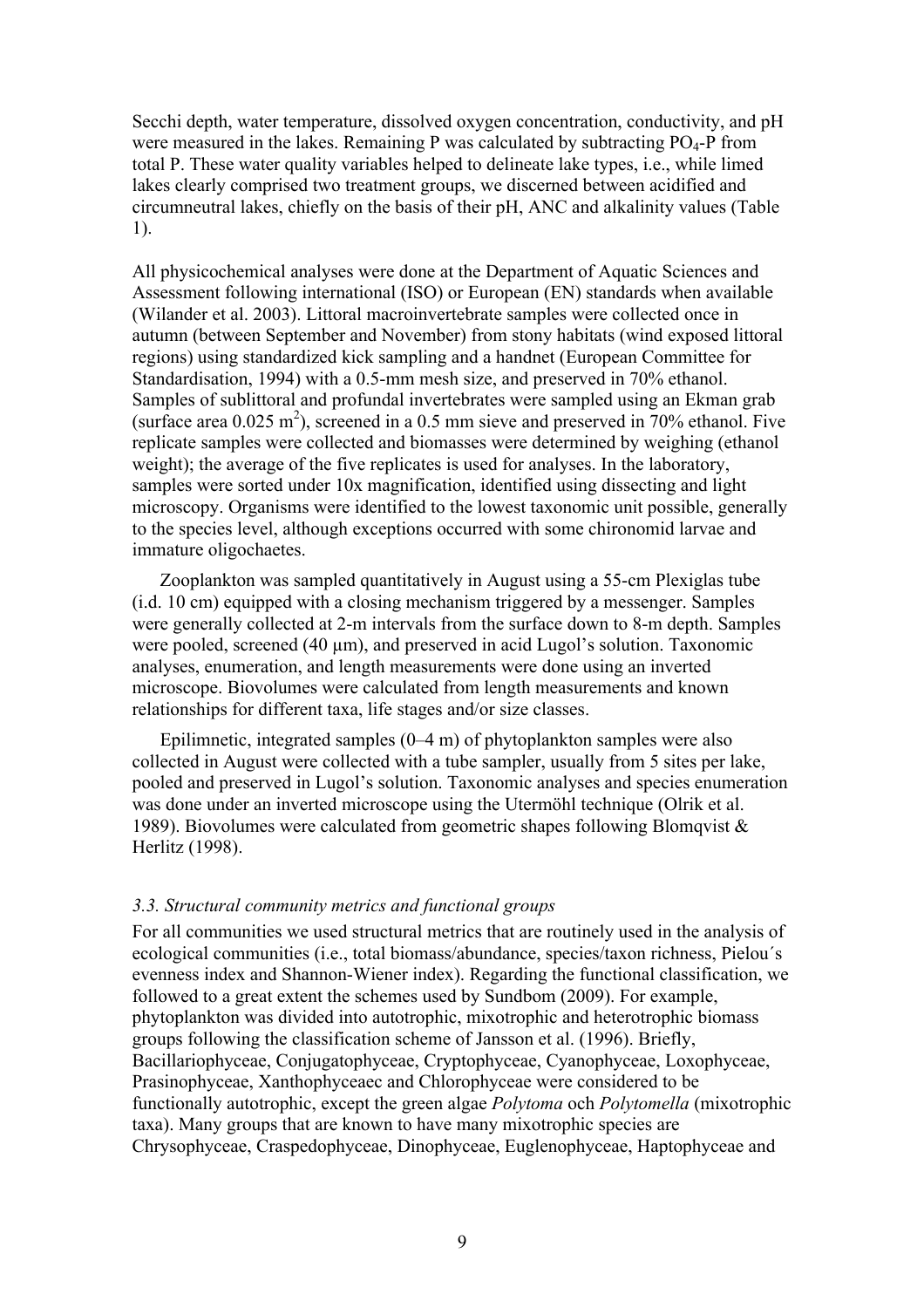Raphidophyceae. Taxa were considered heterotrophic when they contained no photosynthetic apparatus (e.g., euglenozoan flagellates).

Zooplankton was divided into the functional groups predators and filter-feeders (Gliwicz 1969ab). The latter group not necessarily ingests only bacterioplankton and phytoplankton, but also preys on small animals. However, as filter feeders "passively prey" on animals with a smaller body size, they are not dealt with as predators in the strict sense. We considered as predators all cyclopoid copepods, the calanoid copepods *Heterocope* and *Eurytemora*, the cladocerans *Bythotrephes, Polyphemus* and *Leptodora*, and the rotifer *Asplanchna*. The remaining taxa were assigned as filter-feeders.

Functional guilds of macroinvertebrates were according to the descriptions by Moog (1995). Although Moog's scheme differentiates between 10 groups we focused on the broader categories detritivores, predators, filterfeeders, and grazers. Many species could sometimes be assigned simultaneously to several guilds, i.e. due to ontogenetic feeding shifts. When this occurred we used the dominant functional category to characterize a species functional role.

It was not possible to unambiguously determine ontogenetic feeding modes for fish (planktivory, benthivory, piscivory), and therefore no analyses of trophic guilds were carried out.

# *3.4. Statistical analyses*

Repeated measures analysis of variance (rm-ANOVA) was carried out in Statistica v.5 (Statsoft Inc, Tulsa, Oklahoma, USA) to test for differences in community metrics (total biomass/abundance, species richness and Shannon-Wiener biodiversity) and functional groups for each of the studied communities between lake type (acid lakes, circumneutral lakes and limed lakes) and over the study years. When significant treatment effects were found, the Tukey HSD test was used to determine pairwise differences in treatment means. All dependent variables were  $log(x+1)$ -transformed when necessary to fulfill the requirements of parametric tests. Significant effects were inferred at P < 0.05.

Non-metric multidimensional scaling (NMDS) was done in Primer v.6 (Primer-E Ltd, Plymouth, UK) to explore the similarity of community trends over the study period across lake types. As a nonlinear technique, NMDS ranks points in ordination space in a way that the distance between sampling points (in this study aquatic communities) reflects community similarity (ter Braak, 1995). The ordination is based on a Bray-Curtis dissimilarity matrix derived from average values of all replicate lakes and  $log(x+1)$ -transformation of the sample by species matrix. In addition, a NMDS analysis was carried out for water quality; in this case the ordination is based on a Euclidean distance matrix derived from standardized and  $log(x+1)$ -transformed water chemistry data, including Secchi depth, water temperature, dissolved oxygen concentration, conductivity, pH, alkalinity, and concentrations of Ca, Mg, Na, K,  $SO_4$ , Cl, F, NH<sub>4</sub>-N,  $NO<sub>2</sub>-N+NO<sub>3</sub>-N$ , total N,  $PO<sub>4</sub>-P$ , total P, remaining P (total P –  $PO<sub>4</sub>-P$ ), Si, total organic carbon (TOC) and Chlorophyll *a*. The final solutions for each community and the water quality analysis are based on 999 permutations.

Analysis of Similarity (ANOSIM; 999 permutations) was also run in Primer to test if significant differences in biomass/abundance of communities occurred among lake types. This analysis is an approximate non-parametric analogue of the standard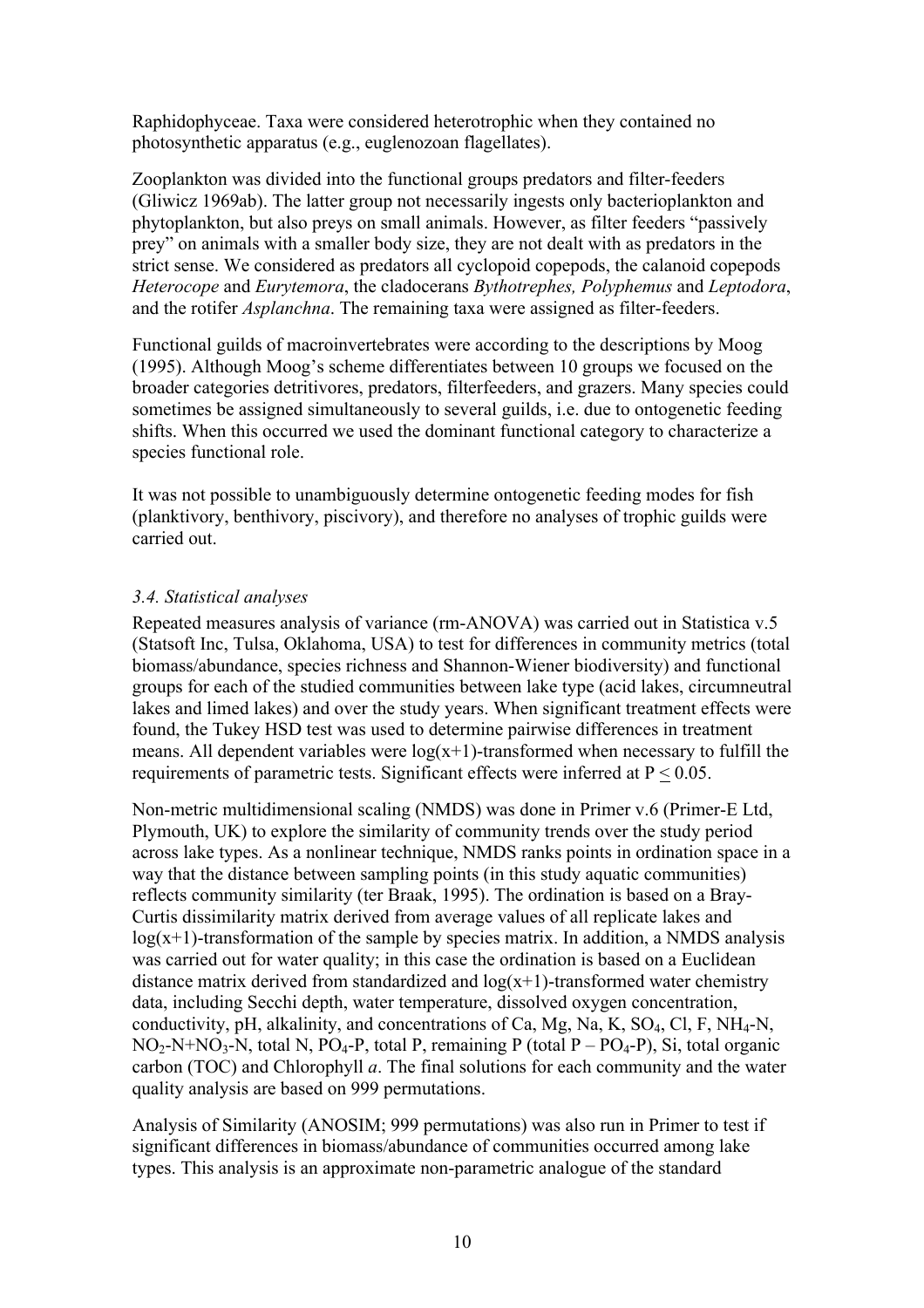univariate analysis of variance ANOVA, and it uses the R statistic to test differences between groups ( $R=0$ , no differences;  $R=1$ , all dissimilarities between groups are larger than all dissimilarities within groups). In the present study, the ANOSIM analysis was used to complement the NMDS analyses. As such it was of prime interest to use the same samples as those used for the ordination. This means that we first calculated the yearly average for each lake type. This resulted in 5 replicates (5 study years) x 4 lake types (acidified lakes, circumneutral lakes, acidified-limed lakes, naturally acidic – limed lakes) = 20 samples for the analysis. Similarity Percentage routine (SIMPER; also included in Primer v.6) was used to reveal which taxa contributed to dissimilarity between lake types.

Spearman rank correlation analyses between biomass data of functional groups were carried out in Statistica to reveal trends in trophic associations in acidified, circumneutral, and the two types of limed lakes as a function of habitat type and trophic position of communities in the food webs. This analysis provides insight into how liming directly or indirectly affects the trophic associations between food web components relative to acidified and circumneutral lakes. To facilitate interpretation of the results, we focused on correlations between trophic levels and habitat types. Food web associations were quantified through the number and strength of significant correlations from the possible number of all correlations, which was identical across lake types.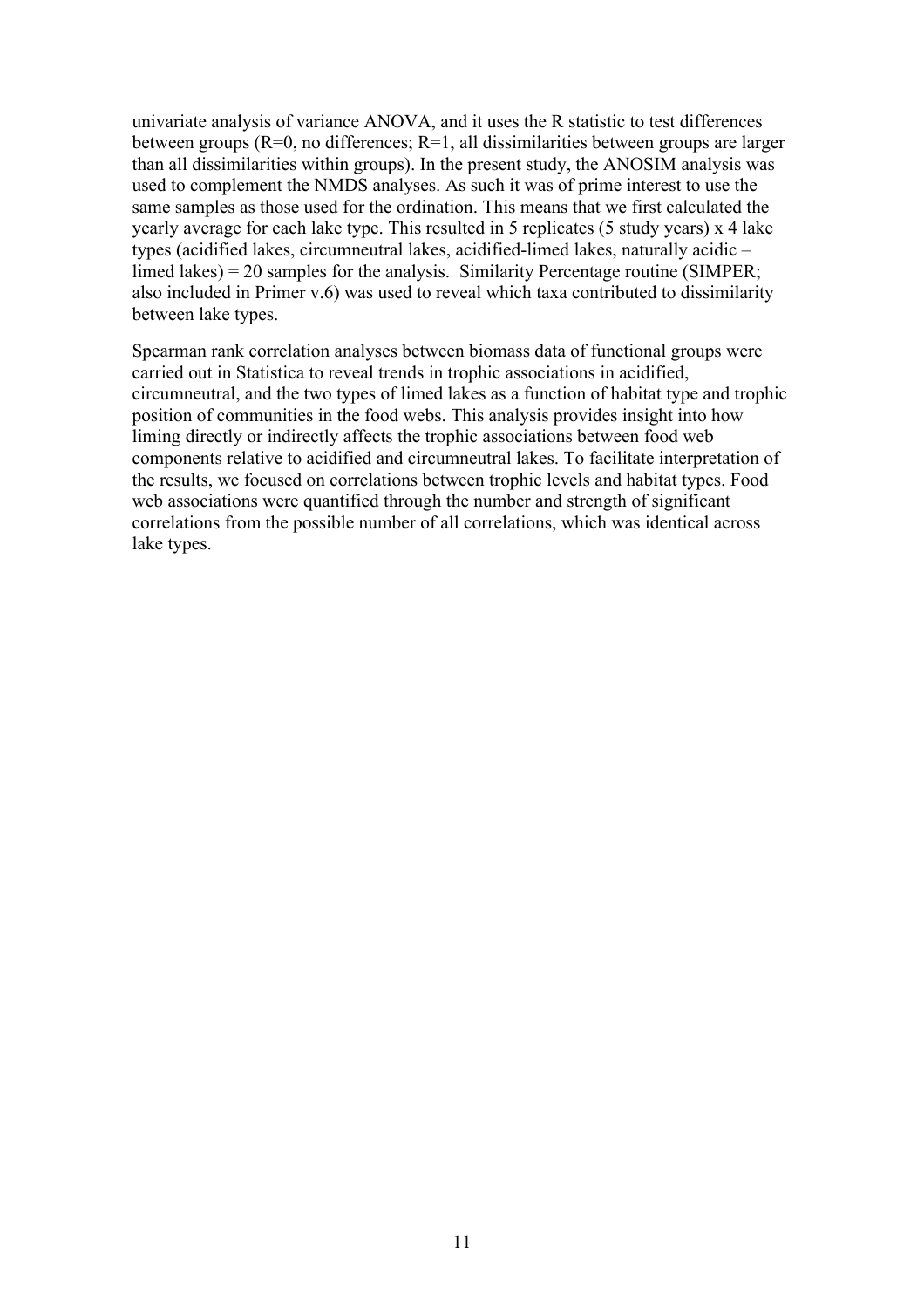| haracteristics of lakes included in the study. Values represent the interannual mean values (bold font) based on<br>; $n = 5$ ) for the time period 2000-2004.<br><b>Table 1:</b> Morphological and selected water chemistry ch<br>summer values $(August) \pm 1$ standard error (italic fonts; |  |
|-------------------------------------------------------------------------------------------------------------------------------------------------------------------------------------------------------------------------------------------------------------------------------------------------|--|

|                               | <b>X IHMS</b> | Lake          | Max.<br>Depth<br>(m) |             |                                           |                                                                           |                      |                                                                       |                       |                                    |                                                                                                                              |                           |                                                                                      |                            |                                                                   |
|-------------------------------|---------------|---------------|----------------------|-------------|-------------------------------------------|---------------------------------------------------------------------------|----------------------|-----------------------------------------------------------------------|-----------------------|------------------------------------|------------------------------------------------------------------------------------------------------------------------------|---------------------------|--------------------------------------------------------------------------------------|----------------------------|-------------------------------------------------------------------|
|                               | <b>SMHIY</b>  | area $(km^2)$ |                      | 핌           | $\frac{\text{Alkality}}{\text{mqL}^{-1}}$ | $\frac{\text{Ca}}{\text{med }L^{-1}}$                                     | $Mg$<br>meq $L^{-1}$ | $\text{Na}$ K<br>meq L <sup>-1</sup> meqL <sup>-1</sup>               |                       | $\operatorname{SO}_4$ meq $L^{-1}$ | $\begin{array}{ll} \mbox{Cl} & \mbox{F} \\ \mbox{~\rm{meq}} \; \mbox{L}^{-1} & \mbox{~\rm{mg}} \; \mbox{L}^{-1} \end{array}$ |                           | $\operatorname*{TC}^{\operatorname*{TC}}_{\operatorname*{mg}\operatorname*{L}^{-1}}$ | $PQ_4-P$<br>$\mu g L^{-1}$ | $\begin{array}{l} \rm{NO_2+NO_3-N} \\ \mu g \ L^{-1} \end{array}$ |
| <b>ACIDIFIED LAKES</b>        |               |               |                      |             |                                           |                                                                           |                      |                                                                       |                       |                                    |                                                                                                                              |                           |                                                                                      |                            |                                                                   |
| Brunnsjön                     | 627443        | 0.11          | 10.60                | 5.71        | $<\!\!\theta.\theta I$                    | 0.20                                                                      | 0.12                 | $0.21$ $0.02$                                                         |                       | 0.20                               | 0.17                                                                                                                         | 0.13                      | 20.42                                                                                | 4.20                       | 53.40                                                             |
|                               | 149526        |               |                      | $070^\circ$ | $_{\pm <0.01}$                            | $\pm 0.01$                                                                | $_{\pm < 0.01}$      | $\pm 0.01$ $\pm 0.01$                                                 |                       | $\pm 0.01$                         | $\pm 0.01$                                                                                                                   | $\pm < 0.01$              | $\pm 4.51$                                                                           | $\pm 0.86$                 | $\pm II.13$                                                       |
| Härsvatten                    | 643914        | 0.19          | 26.20                | 4.84        | $-0.02$                                   | 0.03                                                                      | 0.06                 | $0.24$ 0.01                                                           |                       | 0.09                               | 0.26                                                                                                                         | 0.03                      | 2.38                                                                                 | 1.40                       | 55.00                                                             |
|                               | 127698        |               |                      | $\pm 0.07$  | $_{\pm <0.01}$                            | $_{\pm <0.01}$                                                            |                      | $\begin{array}{rcl} \mp<\!0.01 & \pm<\!0.01 & \pm<\!0.01 \end{array}$ |                       | $^{+\leq 0.01}$                    |                                                                                                                              | $\pm 0.01 \quad \pm 0.01$ | $\pm 0.23$                                                                           | $\pm 0.24$                 | $\pm 8.22$                                                        |
| Rotehogstjärnen               | 652902        | 0.17          | 9.40                 | 5.88        | 0.02                                      | 0.07                                                                      | 0.07                 | 0.21                                                                  | 0.01                  | 0.07                               | 0.18                                                                                                                         | 0.05                      | 13.26                                                                                | 2.60                       | 4.60                                                              |
|                               | 125783        |               |                      | $\pm 0.03$  | $_{\pm <0.01}$                            | $\mp 0.01$                                                                | $\mp 0.01$           |                                                                       | $\pm<0.01$ $\pm<0.01$ | $\mp 0.01$                         | $70.07$                                                                                                                      | $\mp 0.01$                | $\pm 1.65$                                                                           | $\pm 0.68$                 | $\pm 1.33$                                                        |
| <b>CIRCUMNEUTRAL</b><br>LAKES |               |               |                      |             |                                           |                                                                           |                      |                                                                       |                       |                                    |                                                                                                                              |                           |                                                                                      |                            |                                                                   |
| Allgjuttern                   | 642489        | 0.19          | 40.70                | 6.79        | 0.07                                      | 0.17                                                                      | 0.10                 | 0.13                                                                  | 0.01                  | 0.17                               | 0.09                                                                                                                         | 0.22                      | 7.08                                                                                 | 1.80                       | 4.00                                                              |
|                               | 151724        |               |                      | $\pm 0.15$  | $_{\pm < 0.01}$                           | $_{\pm <0.01}$                                                            | $_{\pm <0.01}$       | $\pm<\!0.01\phantom{0} \pm<\!0.01$                                    |                       | $\pm 0.01$                         | $\mp 0.01$                                                                                                                   | $^{\pm 0.01}$             | $\pm 0.23$                                                                           | $\pm 0.37$                 | $\pm 1.05$                                                        |
| Fräcksjön                     | 645289        | 0.28          | 14.50                | 6.68        | 0.08                                      | 0.17                                                                      | 0.09                 | $0.26$ $0.02$                                                         |                       | 0.10                               | 0.26                                                                                                                         | 0.07                      | 9.42                                                                                 | 2.40                       | 7.60                                                              |
|                               | 128665        |               |                      | $\pm 0.07$  | $\overline{100^\mp}$                      | $_{\pm<0.01}$                                                             | $\pm<0.01$           | $\pm<0.01\quad \pm<0.01$                                              |                       | $^{+\leq 0.01}$                    | $\pm 0.01$                                                                                                                   | $\mp 0.01$                | $\pm 0.42$                                                                           | $\pm 0.40$                 | $\pm 2.73$                                                        |
| St Skärsjön                   | 628606        | 0.31          | 11.50                | 6.99        | 0.13                                      | 0.18                                                                      | 0.16                 | 0.32                                                                  | 0.01                  | 0.17                               | 0.31                                                                                                                         | 0.07                      | 5.10                                                                                 | 1.80                       | 4.20                                                              |
|                               | 133205        |               |                      | $\pm 0.08$  |                                           | $\pm 0.01 \quad \pm <0.01 \quad \pm <0.01 \quad \pm 0.01 \quad \pm <0.01$ |                      |                                                                       |                       |                                    | $\pm 0.01$ $\pm 0.01$ $\pm < 0.01$ $\pm 0.99$                                                                                |                           |                                                                                      | $\pm 0.37$                 | $\pm 1.59$                                                        |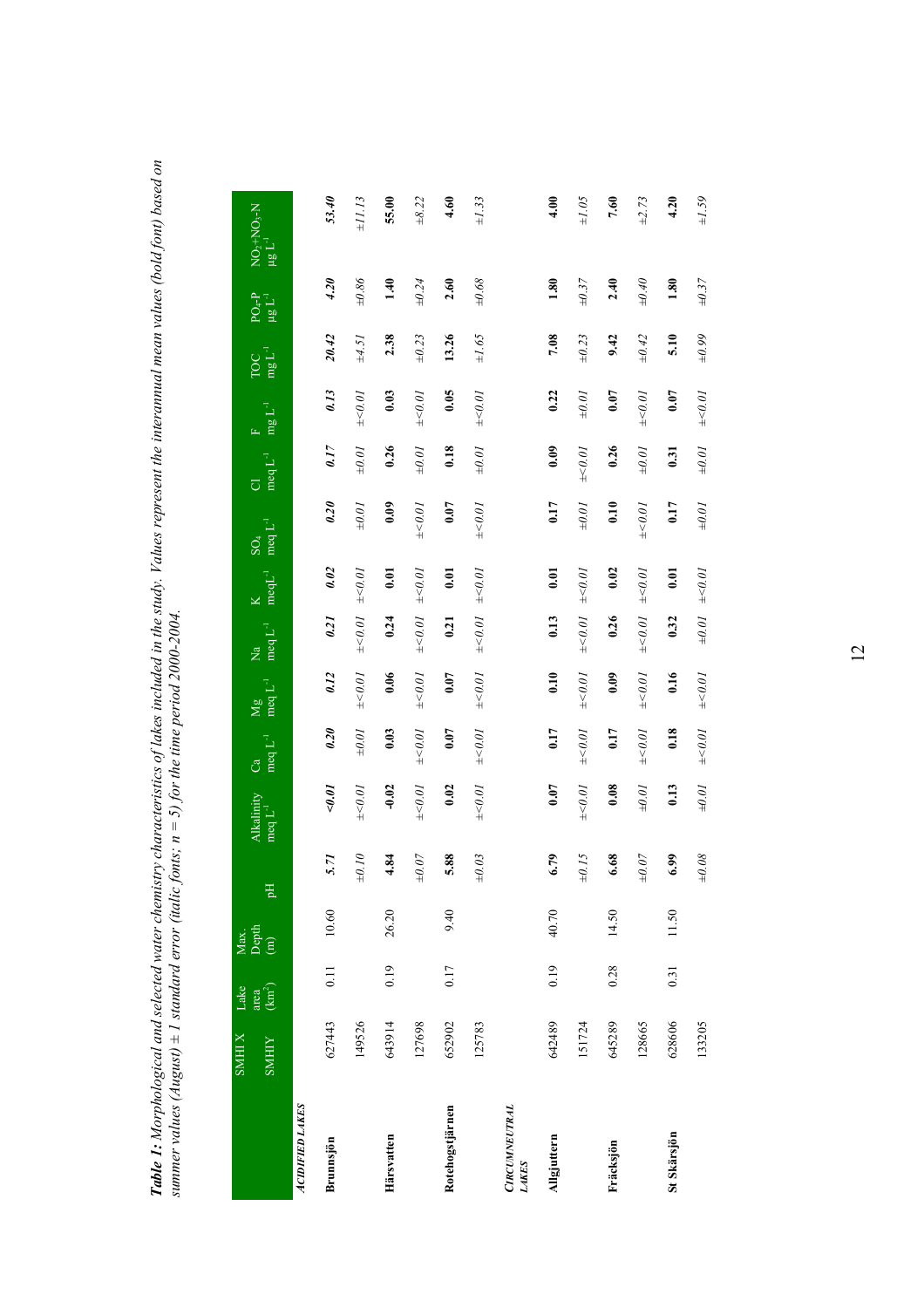| Table I continued                      |                              |                               |                                                                        |                  |                                    |                                       |                                                     |                                               |                                         |                                        |                                |                                                 |                                                       |                                 |                                                                             |
|----------------------------------------|------------------------------|-------------------------------|------------------------------------------------------------------------|------------------|------------------------------------|---------------------------------------|-----------------------------------------------------|-----------------------------------------------|-----------------------------------------|----------------------------------------|--------------------------------|-------------------------------------------------|-------------------------------------------------------|---------------------------------|-----------------------------------------------------------------------------|
|                                        | <b>SMHIX</b><br><b>SMHIY</b> | $\frac{area}{(km^2)}$<br>Lake | $\begin{array}{c} \text{Max.}\\ \text{Depth}\\ \text{(m)} \end{array}$ | 긤                | Alkalinity<br>$\text{mod } L^{-1}$ | meq L <sup>-1</sup><br>C <sub>a</sub> | $\frac{\text{Mg}}{\text{m} \text{g} \text{L}^{-1}}$ | $\rm{meq}\,L^{-1}$<br>$\overline{\mathsf{z}}$ | $\text{med} \Gamma^1$<br>$\overline{K}$ | meq L <sup>-1</sup><br>$\mathrm{SO}_4$ | meq $L^{-1}$<br>$\overline{O}$ | $\frac{\mathrm{F}}{\mathrm{mg}}\mathbf{L}^{-1}$ | $\operatorname*{TOC}_{\mathbf{mg}\, \mathbf{L}^{-1}}$ | $PO4-P$<br>$\mu g L^{-1}$       | $\begin{array}{l} \rm{NO_{2}+NO_{3}-N} \\ \mu g \; \rm{L}^{-1} \end{array}$ |
| NATURALI ACIDIC,<br><b>LIMED LAKES</b> |                              |                               |                                                                        |                  |                                    |                                       |                                                     |                                               |                                         |                                        |                                |                                                 |                                                       |                                 |                                                                             |
| Ejgdesjön                              | 653737                       | 0.83                          | 28.60                                                                  | 7.49             | 0.25                               | 0.33                                  | 0.06                                                | 0.28                                          | 0.01                                    | 0.08                                   | 0.28                           | 0.09                                            | 5.78                                                  | 1.80                            | 116.00                                                                      |
|                                        | 125017                       |                               |                                                                        | $\pm 0.12$       | $\pm 0.03$                         | $\pm 0.02$                            | $\pm$ <0.01                                         | $\pm$ <0.01                                   | $\pm 0.01$                              | $\pm$ <0.01                            | $\pm 0.01$                     | $\pm 0.01$                                      | $\pm 0.75$                                            | $+0.58$                         | ±14.52                                                                      |
| V. Skälsjön                            | 664620                       | 0.41                          | 18.70                                                                  | 7.00             | 0.14                               | 0.20                                  | 0.03                                                | 0.06                                          | 0.01                                    | 0.09                                   | 0.04                           | 0.08                                            | 12.58                                                 | 1.60                            | 3.40                                                                        |
|                                        | 148590                       |                               |                                                                        | $\pm 0.15$       | $\pm 0.02$                         | $\pm 0.01$                            | $\pm$ <0.01                                         | 450.01                                        | $\pm 0.01$                              | $\pm$ <0.01                            | $\pm 0.01$                     | $\pm 0.01$                                      | $\pm 2.37$                                            | $\theta\!\!\not\!+\!\!\theta\!$ | $\pm 0.5I$                                                                  |
| Gyslättasjön                           | 633209                       | 0.33                          | 9.80                                                                   | 6.87             | 0.12                               | 0.29                                  | 0.06                                                | 0.15                                          | 0.01                                    | 0.13                                   | 0.13                           | 0.08                                            | 12.90                                                 | 1.60                            | 4.20                                                                        |
|                                        | 141991                       |                               |                                                                        | $90\,\mathrm{O}$ | $\overline{10'0^+}$                | $\pm 0.01$                            | $\pm 0.01$                                          | $\pm 0.01$                                    | $\pm 0.01$                              | $\pm 0.01$                             | $\pm 0.01$                     | $\pm 0.01$                                      | $\pm 1.01$                                            | $\pm 0.24$                      | $\pm 0.92$                                                                  |
| АСГОГЕД, LIMED<br><b>LAKES</b>         |                              |                               |                                                                        |                  |                                    |                                       |                                                     |                                               |                                         |                                        |                                |                                                 |                                                       |                                 |                                                                             |
| Gyltigesjön                            | 629489                       | 0.40                          | 20.00                                                                  | 7.04             | 0.26                               | 0.39                                  | 11                                                  | 0.21                                          | 0.01                                    | 0.10                                   | 0.21                           | 0.09                                            | 15.68                                                 | 5.00                            | 154.20                                                                      |
|                                        | 133906                       |                               |                                                                        | $\pm 0.10$       | $\pm 0.03$                         | $\pm 0.03$                            | $\overline{1000}$                                   | $\pm 0.01$                                    | $\pm<0.01$                              | $\pm 0.01$                             | $\tau_{0.0\pm}$                | 40.07                                           | $\pm 1.85$                                            | $\pm 1.26$                      | $96.717$                                                                    |
| Stengårdshultasjön                     | 638317                       | 4.98                          | 26.80                                                                  | 7.07             | 0.18                               | 0.29                                  | 0.08                                                | 0.15                                          | 0.02                                    | 0.09                                   | 0.16                           | 0.07                                            | 10.14                                                 | 2.40                            | 53.80                                                                       |
|                                        | 138010                       |                               |                                                                        | $\pm0.04$        | $\pm 0.01$                         | $\pm 0.01$                            | $\mp 0.01$                                          | $\mp 0.01$                                    | $\pm 0.01$                              | $\mp 0.01$                             | $\mp 0.01$                     | $\mp 0.01$                                      | $\pm 0.43$                                            | $\pm 0.75$                      | $\pm 14.37$                                                                 |
| Stora Härsjön                          | 640364                       | 2.57                          | 42.00                                                                  | 7.36             | 0.28                               | 0.39                                  | 0.08                                                | 0.30                                          | 0.02                                    | 0.12                                   | 0.33                           | 0.07                                            | 4.80                                                  | 1.20                            | 133.40                                                                      |
|                                        | 129240                       |                               |                                                                        | $\pm 0.12$       | $\pm 0.01$                         | $\pm 0.04$                            | $\mp 0.01$                                          | $\pm 0.01$                                    | $\pm<0.01$                              | $\pm<0.01$                             | $\pm 0.01$                     | $\pm<0.01$                                      | $\pm 0.19$                                            | $\pm 0.20$                      | $\pm 15.53$                                                                 |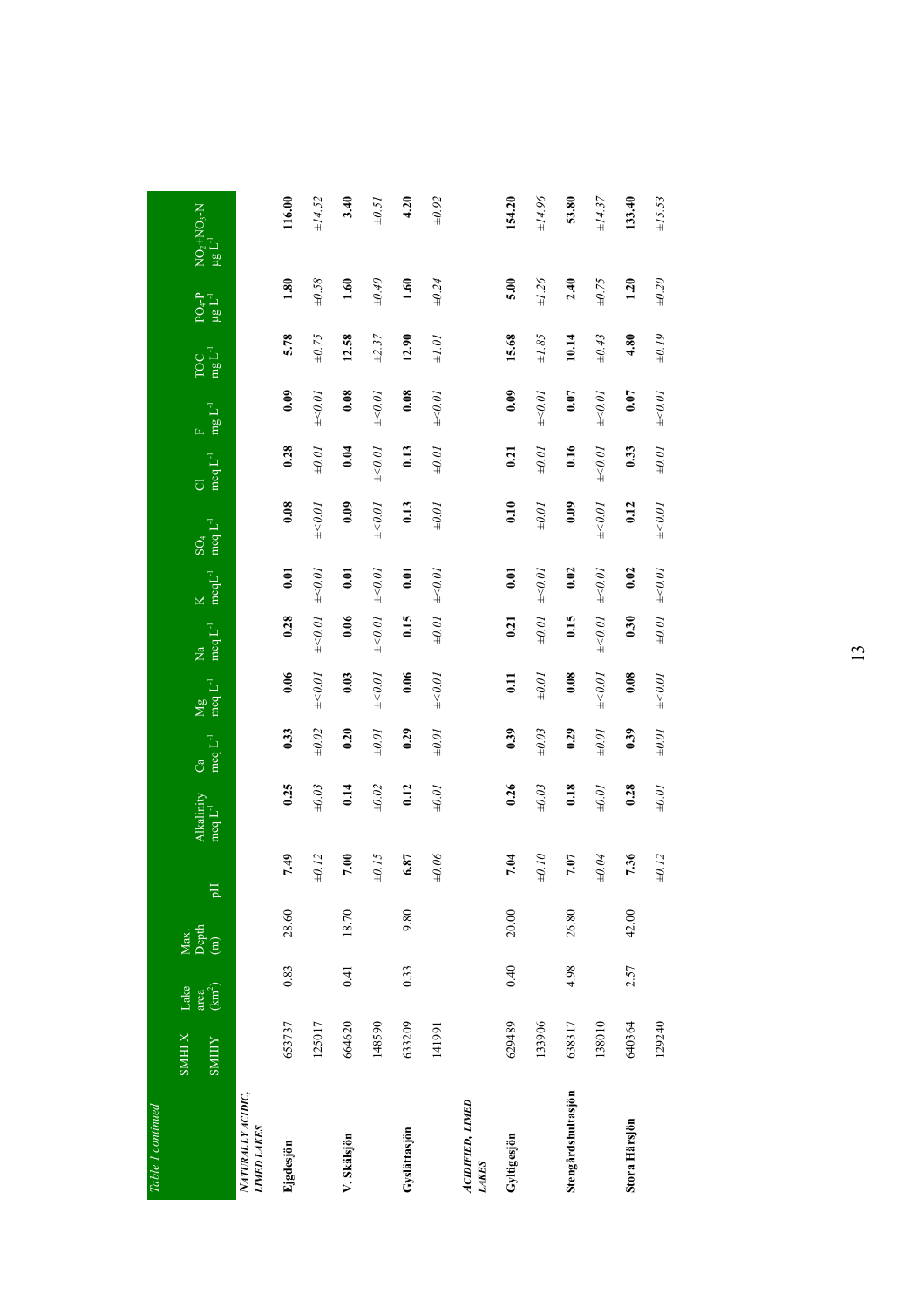### **4. Results**

#### *4.1. Lake characteristics and water quality*

Most of the lakes had a surface area  $\leq 1 \text{ km}^2$ , but some lakes were up to 5-times larger. Brunnsjön was the smallest lake  $(0.11 \text{ km}^2)$  while Stengårdshultasjön was the largest (4.98)  $km<sup>2</sup>$ ) (Table 1). The lakes also showed a depth gradient, with the acidified lake Rotehogstjärnen being the shallowest ( $Z_{\text{max}} = 9.4 \text{ m}$ ) and the acidified, limed Stora Härsjön being the deepest  $(Z_{\text{max}} = 42 \text{ m})$ . With regard to trophic state characteristics acidified, circumneutral, acidified - limed and naturally acidic - limed lakes showed average total P concentrations of 8.13, 11.20, 10.80 and 7.56  $\mu$ g L<sup>-1</sup>, respectively, and average total N concentrations of 386.07, 451.93, 464.60 and 380.81  $\mu$ g L<sup>-1</sup>, respectively. Differences in water quality were observed among lake types with regard to water quality variables that are most affected by acidification and liming treatments. For example, the mean pH of acidified lakes was always below 6, while circumneutral lakes showed an average pH value of 6.82. The two types of limed lakes showed a  $pH > 7.0$ . The integral analysis of water quality using multivariate statistics showed that water chemistry in the different lake types clusters distinctly in ordination space (Figure 2), and an analysis of similarity showed significant differences in water quality between lake categories (ANOSIM: global  $R = 0.903$ ,  $P < 0.001$ ).



*Figure 2: Nonmetric multidimensional scaling (MDS) ordinations showing similarities in water quality characteristics between lake types. Shown are also the variables that correlated with the MDS dimensions 1 and 2, and which explained gradients in water quality characteristics in the ordination. The strength of correlation is indicated by the Spearman rank correlation coefficient (rho) and the significance level (\* P < 0.05, \*\* P < 0.01, \*\*\* P < 0.001).*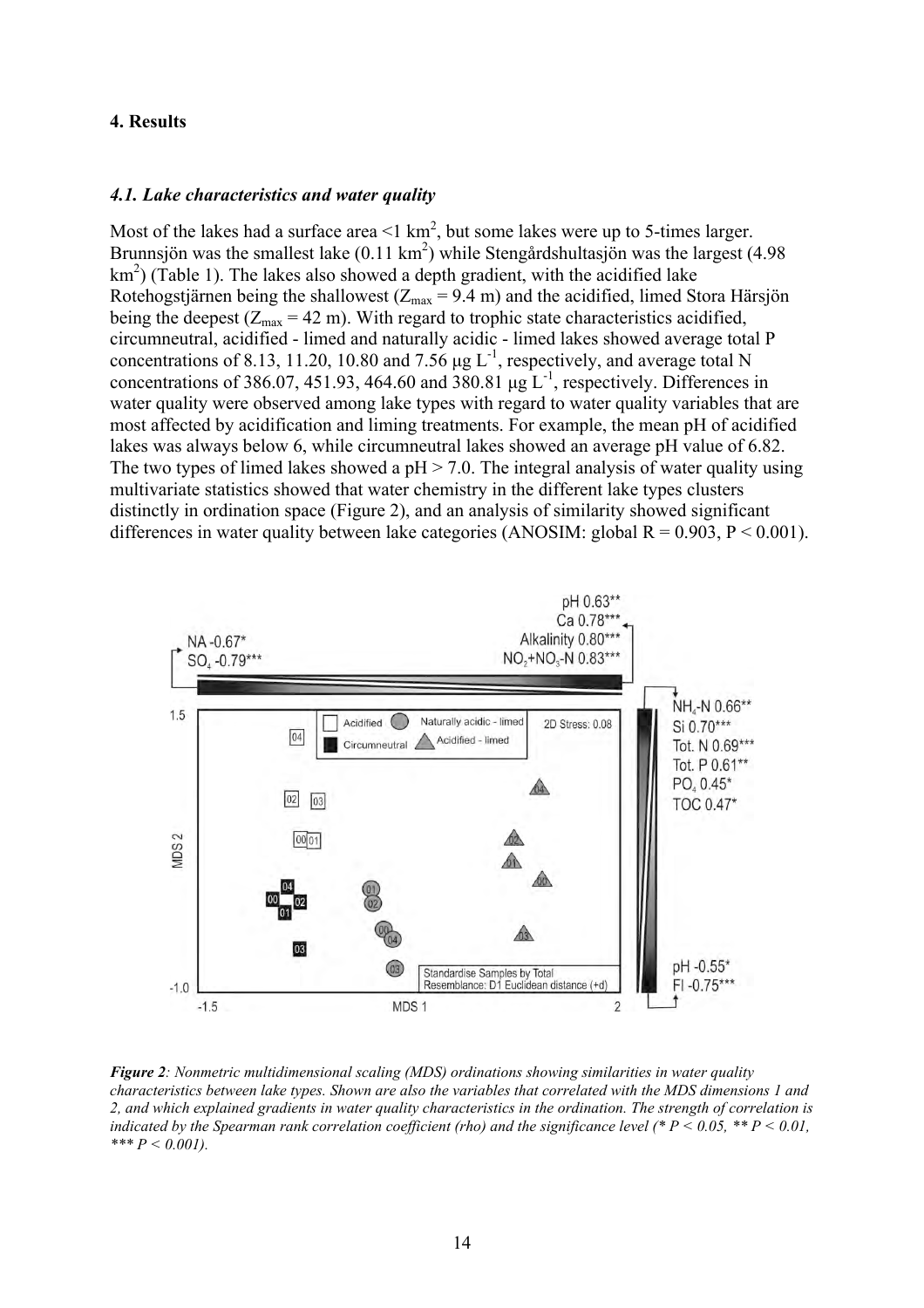Relating water chemistry variables to the MDS dimension through Spearman rank correlation analyses revealed gradients in the abiotic environment that help understand the organization of lake types in multivariate ordination space. Lake groups were separated along MDS 1 as a function of variables that clearly captured the management (liming) intervention on one hand, but also nutrient conditions on the other hand. Both types of limed lakes were characterised by higher concentrations of Ca and  $NO<sub>2</sub>+NO<sub>3</sub>-N$ , a higher alkalinity and pH, and lower concentrations of Na and SO4 relative to acidified and circumneutral lakes (Figure 2). Along MDS 2, gradients in the acidity and nutrient status helped explain the observed patterns. Anthropogenically acidified-limed lakes showed lower pH values relative to the other lake groups. Acidified-limed lakes showed a wider spread of sampling dates along MDS 2. Similar trends were observed regarding nutrient conditions  $(NH_4, \text{ total } P, \text{ total } N, PO_4)$  and water colour (TOC), with acidified lakes clearly deviating from circumneutral and anthropogenically acidified-limed lakes, and with naturally acidic-limed lakes occupying intermediate positions.

## *4.2. Univariate analyses of community metrics*

### 4.2.1. Structural community metrics

Analysing univariate metrics of community structure of phytoplankton, zooplankton, macroinvertebrates in three habitat types (littoral, sublittoral and profundal) and fish revealed that circumneutral, acidified and the two types of limed lakes are very similar from a structural perspective (Figure 3-6; Table 2). Only one metric (phytoplankton taxon richness showed a significant treatment effect in the ANOVA model (Table 2). Phytoplankton taxon richness in acidified lakes was significantly lower compared with the other lake types (Figure 3). The total biomass of profundal macroinvertebrates showed a significant treatment x time interactions in the ANOVA models (Table 2). This means that total biomass was not different between lake types, but these lakes differed in the temporal biomass patterns, resulting in the observed significant interaction term. Significant time effects were found for fish taxon richness and the total biomass of zooplankton and profundal macroinvertebrates (Table 2). This means that all metrics showed temporal variability between years over the study period. Because the study of temporal trajectories was not of primary interest in the present study, only mean values over the study period are shown in the figures.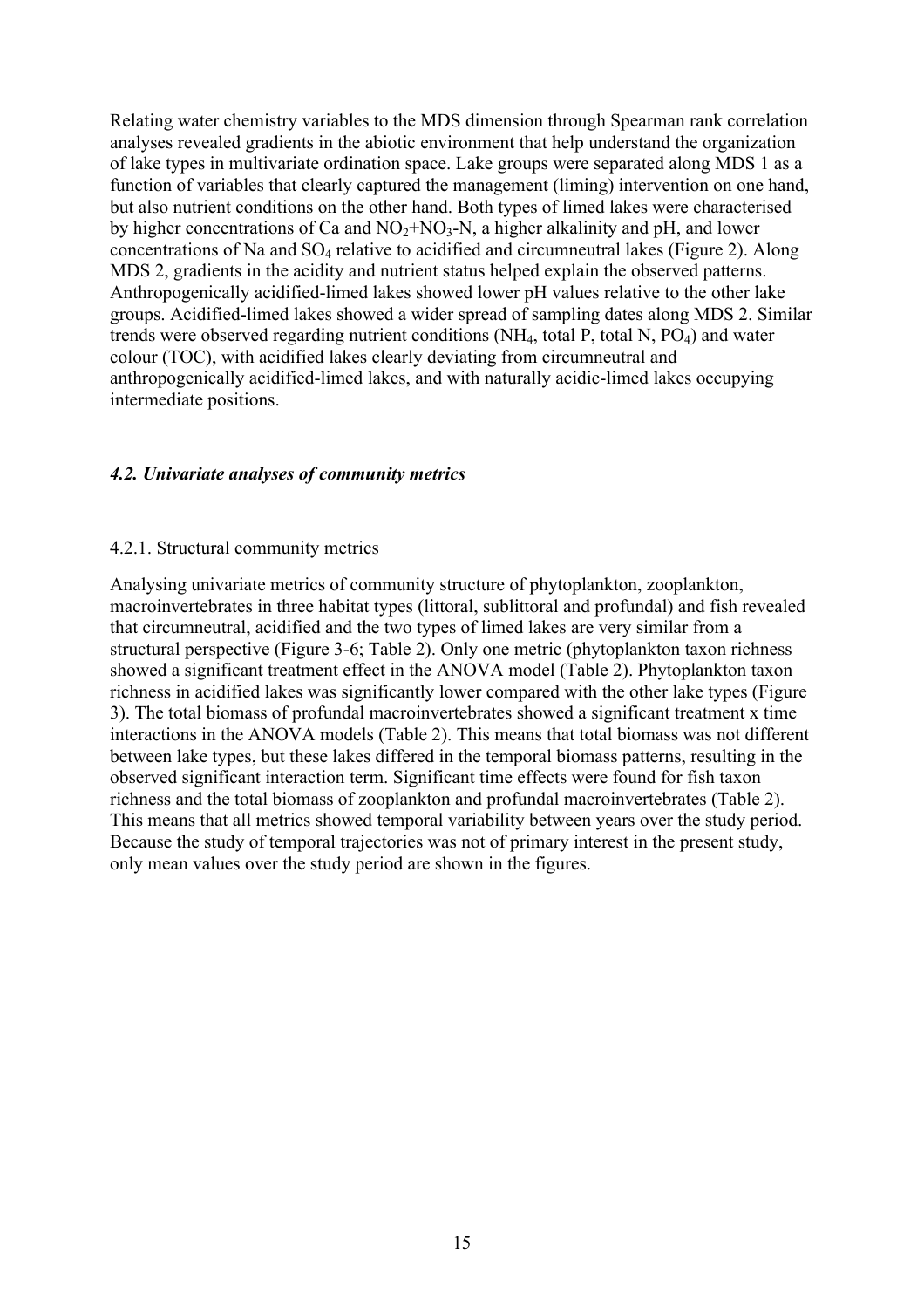

*Figure 3: Taxon richness of phytoplankton, zooplankton, macroinvertebrates in three habitat types (littoral, sublittoral, sublittoral) and fish in circumneutral, acidified, anthropogenically acidified – limed, and naturally acidic – limed lakes. Shown are the means and standard deviations from 5 sampling dates per lake (N = 5 sample years x 3 lakes = 15 for each bar).*



*Figure 4: Total abundance/biomass of phytoplankton, zooplankton, macroinvertebrates in three habitat types (littoral, sublittoral, sublittoral) and fish in circumneutral, acidified, anthropogenically acidified – limed, and naturally acidic – limed lakes. Shown are the means and standard deviations from 5 sampling dates per lake (N = 5 sample years x 3 lakes = 15 for each bar).*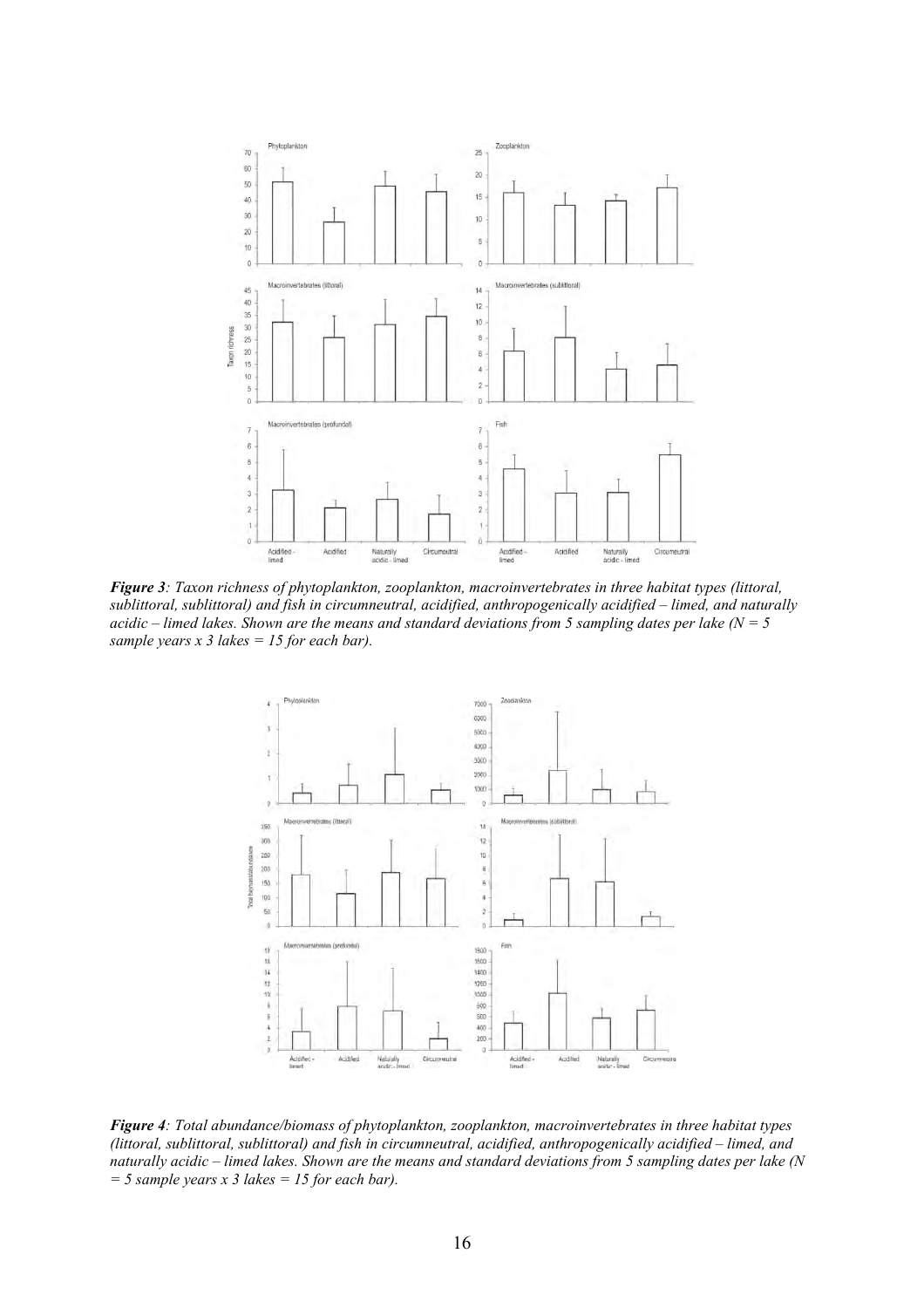

*Figure 5: Evenness index calculated for phytoplankton, zooplankton, macroinvertebrates in three habitat types (littoral, sublittoral, sublittoral) and fish in circumneutral, acidified, anthropogenically acidified – limed, and naturally acidic – limed lakes. Shown are the means and standard deviations from 5 sampling dates per lake (N = 5 sample years x 3 lakes = 15 for each bar).*



*Figure 6: Shannon-Wiener biodiversity index calculated for phytoplankton, zooplankton, macroinvertebrates in three habitat types (littoral, sublittoral, sublittoral) and fish in circumneutral, acidified, anthropogenically acidified – limed, and naturally acidic – limed lakes. Shown are the means and standard deviations from 5 sampling dates per lake (N = 5 sample years x 3 lakes = 15 for each bar).*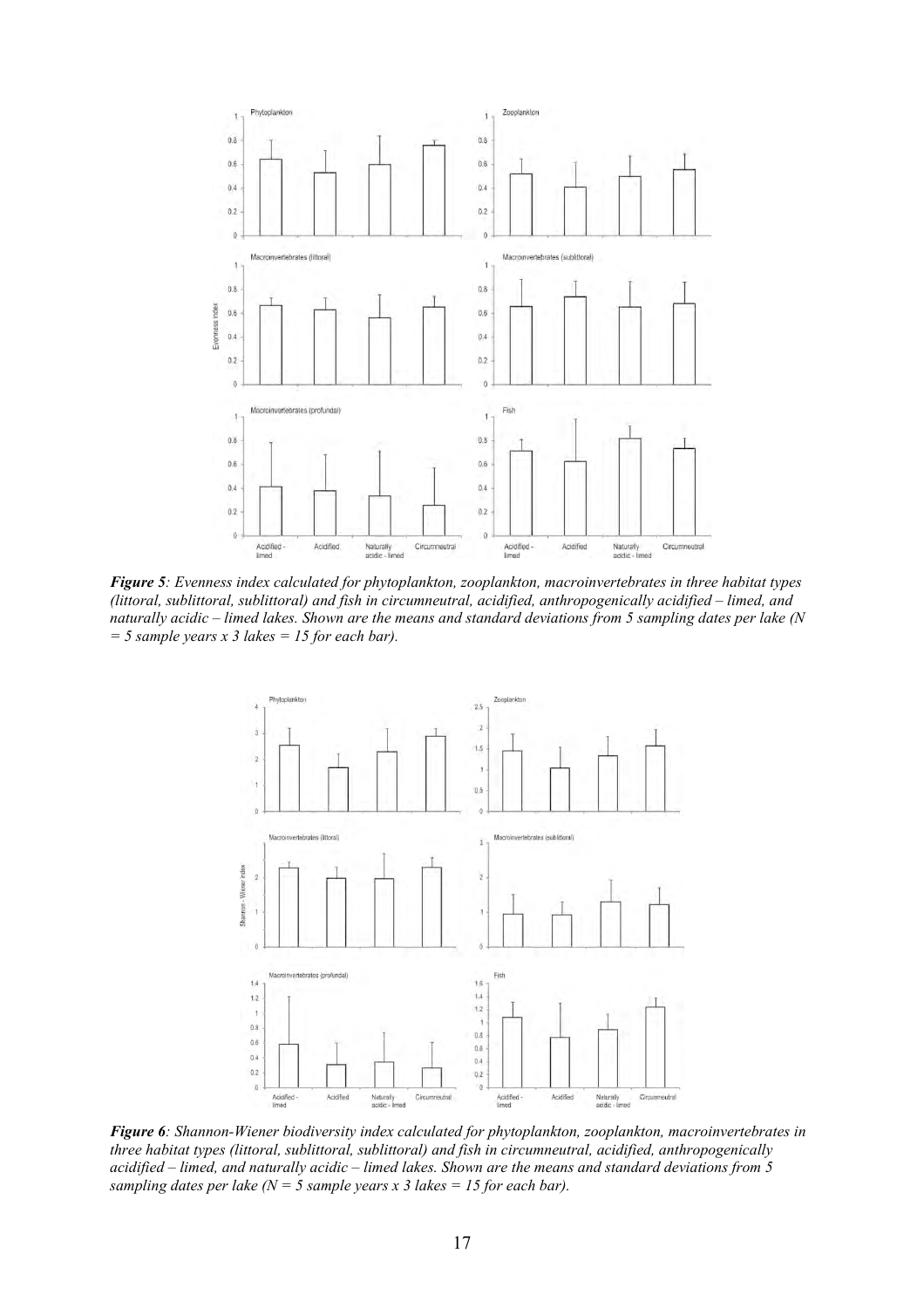*Table 2: Results of repeated measures ANOVA contrasting structural community metrics between lake types (circumneutral, acidified, anthropogenically acidified – limed, naturally acidic – limed). Shown are the degrees of freedom (df), mean squares (MS), F ratios (F) and significance levels (P). Significant terms are highlighted in bold.*

|                           | Treatment (df 3,8) |                |                | Time $(df 4,32)$ |                |                | $\overline{12,32}$ | Treatment x Time (df |                |
|---------------------------|--------------------|----------------|----------------|------------------|----------------|----------------|--------------------|----------------------|----------------|
|                           | $\overline{MS}$    | $\overline{F}$ | $\overline{P}$ | $\overline{MS}$  | $\overline{F}$ | $\overline{P}$ | $\overline{MS}$    | $\overline{F}$       | $\overline{P}$ |
| Phytoplankton             |                    |                |                |                  |                |                |                    |                      |                |
| <b>Taxon Richness</b>     | 0.297              | 5.521          | 0.024          | 0.012            | 2.236          | 0.087          | 0.004              | 0.801                | 0.647          |
| Total biomass             | 0.023              | 0.118          | 0.947          | 0.009            | 1.253          | 0.309          | 0.006              | 0.847                | 0.604          |
| Evenness index            | 0.011              | 1.130          | 0.393          | 0.001            | 0.931          | 0.458          | 0.002              | 1.178                | 0.339          |
| Shannon-Wiener index      | 0.078              | 2.291          | 0.155          | 0.007            | 1.505          | 0.224          | 0.006              | 1.231                | 0.306          |
| Zooplankton               |                    |                |                |                  |                |                |                    |                      |                |
| <b>Taxon Richness</b>     | 0.034              | 1.983          | 0.195          | 0.003            | 0.873          | 0.491          | 0.003              | 0.924                | 0.535          |
| Total biomass             | 0.156              | 0.167          | 0.916          | 0.537            | 2.755          | 0.045          | 0.128              | 0.657                | 0.778          |
| Evenness index            | 0.006              | 1.201          | 0.370          | 0.002            | 0.822          | 0.521          | 0.001              | 0.345                | 0.973          |
| Shannon-Wiener index      | 0.034              | 2.120          | 0.176          | 0.008            | 0.951          | 0.447          | 0.004              | 0.444                | 0.932          |
| Macroinvertebrates        |                    |                |                |                  |                |                |                    |                      |                |
| (littoral)                |                    |                |                |                  |                |                |                    |                      |                |
| <b>Taxon Richness</b>     | 0.063              | 0.493          | 0.679          | 0.044            | 0.999          | 0.422          | 0.039              | 0.891                | 0.565          |
| Total abundance           | 0.204              | 0.294          | 0.829          | 0.097            | 0.660          | 0.624          | 0.187              | 1.268                | 0.284          |
| Evenness index            | 0.003              | 0.862          | 0.499          | < 0.01           | 0.384          | 0.819          | 0.001              | 0.880                | 0.574          |
| Shannon-Wiener index      | 0.014              | 0.931          | 0.469          | 0.003            | 0.532          | 0.713          | 0.004              | 0.702                | 0.738          |
| Macroinvertebrates        |                    |                |                |                  |                |                |                    |                      |                |
| (sublittoral)             |                    |                |                |                  |                |                |                    |                      |                |
| <b>Taxon Richness</b>     | 0.188              | 0.859          | 0.500          | 0.012            | 0.829          | 0.517          | 0.016              | 1.607                | 0.418          |
| Total biomass             | 1.073              | 3.886          | 0.055          | 0.039            | 1.254          | 0.308          | 0.043              | 1.392                | 0.220          |
| Evenness index            | 0.002              | 0.266          | 0.848          | 0.002            | 0.748          | 0.567          | 0.003              | 1.384                | 0.224          |
| Shannon-Wiener index      | 0.022              | 0.336          | 0.800          | 0.002            | 0.466          | 0.760          | 0.007              | 1.500                | 0.175          |
| <b>Macroinvertebrates</b> |                    |                |                |                  |                |                |                    |                      |                |
| (profundal)               |                    |                |                |                  |                |                |                    |                      |                |
| <b>Taxon Richness</b>     | 0.085              | 0.487          | 0.701          | 0.012            | 0.876          | 0.489          | 0.010              | 0.760                | 0.684          |
| Total biomass             | 0.690              | 0.588          | 0.640          | 0.101            | 5.291          | 0.002          | 0.048              | 2.516                | 0.019          |
| Evenness index            | 0.007              | 0.168          | 0.915          | 0.005            | 0.644          | 0.635          | 0.004              | 0.007                | 0.868          |
| Shannon-Wiener index      | 0.018              | 0.220          | 0.880          | 0.002            | 0.327          | 0.858          | 0.003              | 0.592                | 0.832          |
| Fish                      |                    |                |                |                  |                |                |                    |                      |                |
| <b>Taxon Richness</b>     | 0.110              | 0.282          | 0.837          | 0.010            | 3.253          | 0.026          | 0.002              | 0.674                | 0.761          |
| Total biomass             | 1.756              | 0.351          | 0.790          | 0.008            | 0.708          | 0.593          | 0.008              | 0.756                | 0.688          |
| Evenness index            | 3.450              | 0.717          | 0.572          | < 0.01           | 0.129          | 0.971          | 0.001              | 0.805                | 0.643          |
| Shannon-Wiener index      | 0.259              | 2.661          | 0.129          | < 0.01           | 0.383          | 0.129          | 0.001              | 1.116                | 0.386          |

### 4.2.2. Functional community metrics

Analysing autotrophic, heterotrophic and mixotrophic biomass of phytoplankton, filterfeeder and predator biomass of zooplankton, and predator, detritivore, grazer and filterfeeder biomass/abundance of macroinvertebrates in three habitat types (littoral, sublittoral and profundal) revealed that circumneutral, acidified and the two types of limed lakes are very similar from a functional perspective. Although variability existed between lake types (Figs. 7 and 8), the differences were never sufficiently strong to result in significant treatment effects in the rm-ANOVAs (Table 3). Only in the case of heterotrophic phytoplankton was a marginally significant treatment effect detected (Table 3), showing that circumneutral lakes have a slightly higher biomass fraction of this functional group compared to the other lake types. A significant time effect was found for zooplankton filterfeeders and profundal macroinvertebrate predators, which indicates that their biomass fractions can vary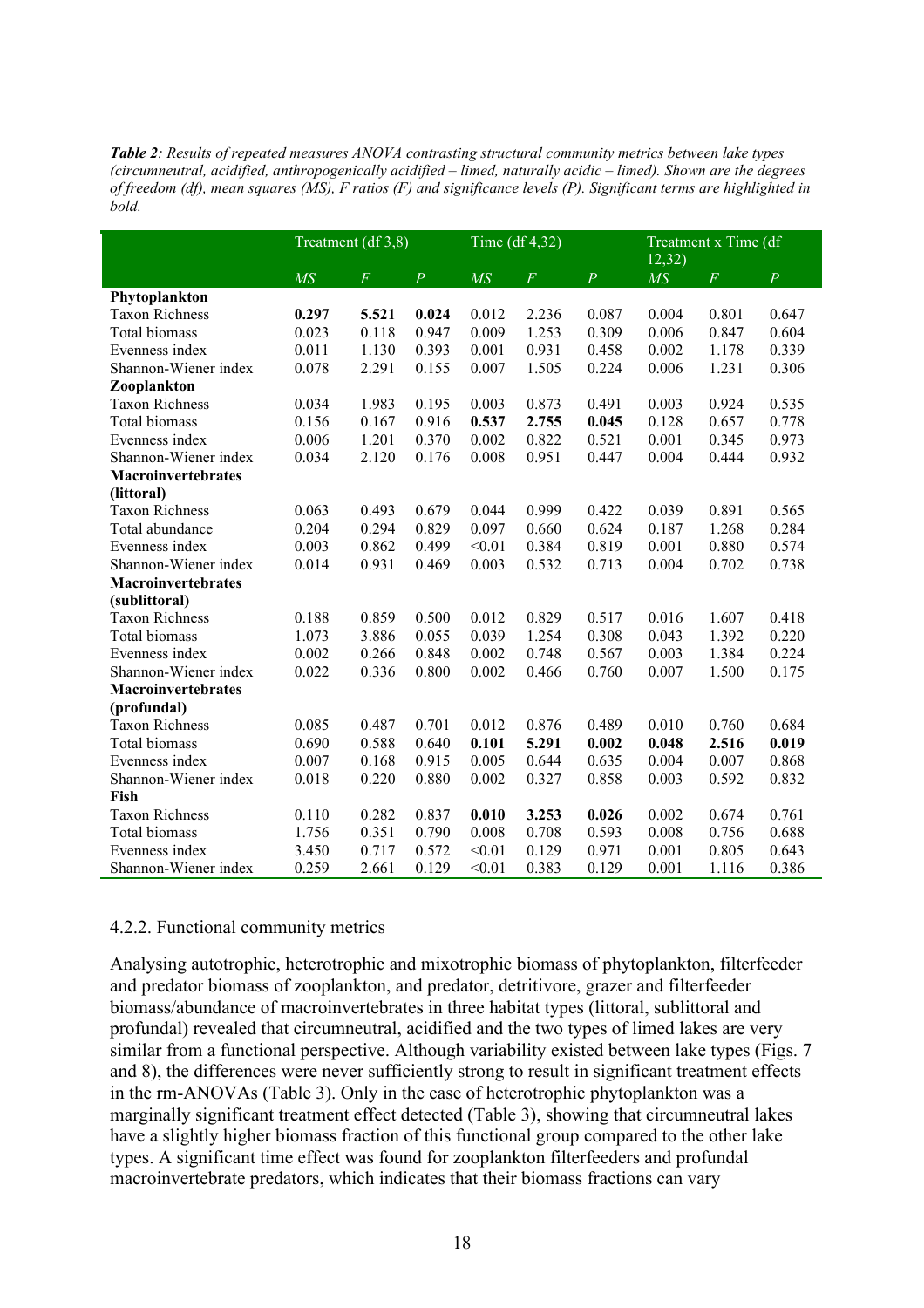

*Figure 7: Functional community metrics of phytoplankton and zooplankton between lake types (circumneutral, acidified, anthropogenically acidified – limed, naturally acidic – limed). Shown are the means and standard deviations from 5 sampling dates per lake (N = 5 sample years x 3 lakes = 15 for each bar).*



*Figure 8: Functional community metrics of macroinvertebrates in three habitats between lake types (circumneutral, acidified, anthropogenically acidified – limed, naturally acidic – limed). Shown are the means and standard deviations from 5 sampling dates per lake (N = 5 sample years x 3 lakes = 15 for each bar). Functional feeding groups are expressed as semiquantitative abundance data (littoral macroinvertebrates) and biomass (g/m<sup>2</sup> ; sublittoral and profundal macroinvertebrates).*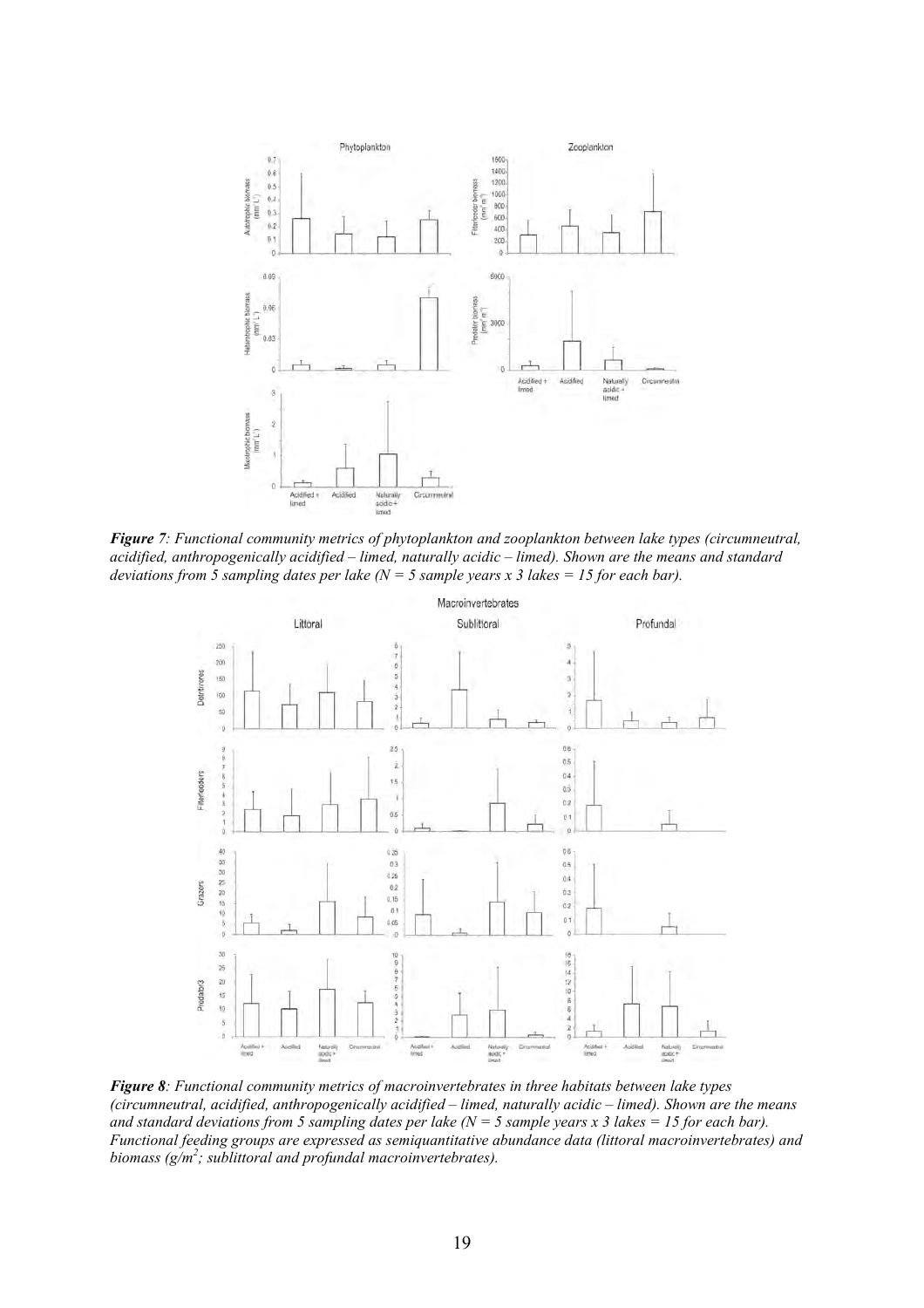over the study period (not shown). A significant interaction term was found only for sublittoral macroinvertebrate filterfeeders, which indicates that the temporal patterns of this feeding group differ between lake types (not shown).

*Table 3: Results of repeated measures ANOVA contrasting functional community metrics between lake types (circumneutral, acidified, anthropogenically acidified – limed, naturally acidic – limed). Shown are the degrees of freedom (df), mean squares (MS), F ratios (F) and significance levels (P). Significant terms are highlighted in bold.*

|                           | Treatment (df 3,8) |                |                | Time $(df 4,32)$ |                |                | $\overline{12,32}$ | Treatment x Time (df |                |
|---------------------------|--------------------|----------------|----------------|------------------|----------------|----------------|--------------------|----------------------|----------------|
|                           | M <sub>S</sub>     | $\overline{F}$ | $\overline{P}$ | $\overline{MS}$  | $\overline{F}$ | $\overline{P}$ | $\overline{MS}$    | $\boldsymbol{F}$     | $\overline{P}$ |
| Phytoplankton             |                    |                |                |                  |                |                |                    |                      |                |
| Autotrophs                | 0.008              | 0.434          | 0.735          | 0.001            | 0.866          | 0.495          | 0.002              | 1.501                | 0.175          |
| Heterotrophs              | < 0.001            | 3.598          | 0.066          | < 0.00           | 1.162          | 0.346          | < 0.001            | 0.650                | 0.784          |
|                           |                    |                |                | 1                |                |                |                    |                      |                |
| Mixotrophs                | 0.059              | 0.360          | 0.784          | 0.009            | 1.218          | 0.323          | 0.006              | 0.870                | 0.584          |
| Zooplankton               |                    |                |                |                  |                |                |                    |                      |                |
| Filterfeeders             | 0.241              | 1.116          | 0.398          | 0.494            | 3.018          | 0.032          | 0.128              | 0.783                | 0.663          |
| Predators                 | 1.632              | 0.539          | 0.669          | 0.540            | 0.821          | 0.521          | 0.217              | 0.329                | 0.978          |
| <b>Macroinvertebrates</b> |                    |                |                |                  |                |                |                    |                      |                |
| (littoral)                |                    |                |                |                  |                |                |                    |                      |                |
| Predators                 | 0.049              | 0.227          | 0.875          | 0.192            | 2.148          | 0.098          | 0.133              | 1.489                | 0.179          |
| Filterfeeders             | 0.174              | 0.365          | 0.780          | 0.084            | 1.383          | 0.262          | 0.052              | 0.861                | 0.592          |
| Grazer                    | 1.190              | 1.808          | 0.224          | 0.104            | 0.770          | 0.553          | 0.078              | 0.578                | 0.843          |
| Detritivores              | 0.042              | 0.044          | 0.987          | 0.096            | 0.534          | 0.677          | 0.236              | 1.439                | 0.200          |
| <b>Macroinvertebrates</b> |                    |                |                |                  |                |                |                    |                      |                |
| (sublittoral)             |                    |                |                |                  |                |                |                    |                      |                |
| Predators                 | 0.661              | 1.950          | 0.200          | 0.023            | 0.909          | 0.471          | 0.025              | 0.973                | 0.493          |
| Filterfeeders             | 0.096              | 1.508          | 0.285          | 0.013            | 1.696          | 0.175          | 0.019              | 2.410                | 0.023          |
| Grazer                    | 0.006              | 0.703          | 0.576          | < 0.00           | 0.553          | 0.699          | < 0.001            | 0.358                | 0.969          |
|                           |                    |                |                | 1                |                |                |                    |                      |                |
| Detritivores              | 0.511              | 2.129          | 0.175          | 0.015            | 1.074          | 0.385          | 0.009              | 0.600                | 0.825          |
| Macroinvertebrates        |                    |                |                |                  |                |                |                    |                      |                |
| (profundal)               |                    |                |                |                  |                |                |                    |                      |                |
| Predators                 | 0.786              | 0.829          | 0.514          | 0.077            | 2.747          | 0.045          | 0.031              | 1.114                | 0.383          |
| Filterfeeders             | 0.013              | 0.819          | 0.519          | 0.002            | 1.591          | 0.201          | 0.001              | 0.803                | 0.645          |
| Grazer                    | 0.013              | 0.819          | 0.519          | 0.002            | 1.591          | 0.201          | 0.001              | 0.803                | 0.645          |
| Detritivores              | 0.076              | 0.223          | 0.878          | 0.013            | 1.198          | 0.331          | 0.012              | 1.120                | 0.379          |

#### *4.3. Multivariate analyses of community similarity*

### 4.3.1. MDS ordinations and ANOSIM analyses

Nonmetric multidimensional scaling analyses showed that the phytoplankton, zooplankton, macroinvertebrate (in three habitat types; littoral, sublittoral, profundal) and fish communities formed distinct clusters in ordination space, reflecting circumneutral, acidified, acidified – limed and naturally acidic-limed conditions (Figure 9). The ANOSIM analyses showed that community structure was significantly different between these lake types independent of which community has been analysed (R statistic ranges:  $0.308 - 0.969$ ; P level ranges:  $0.032 - 0.032$ 0.008); the only exceptions were profundal macroinvertebrate communities which were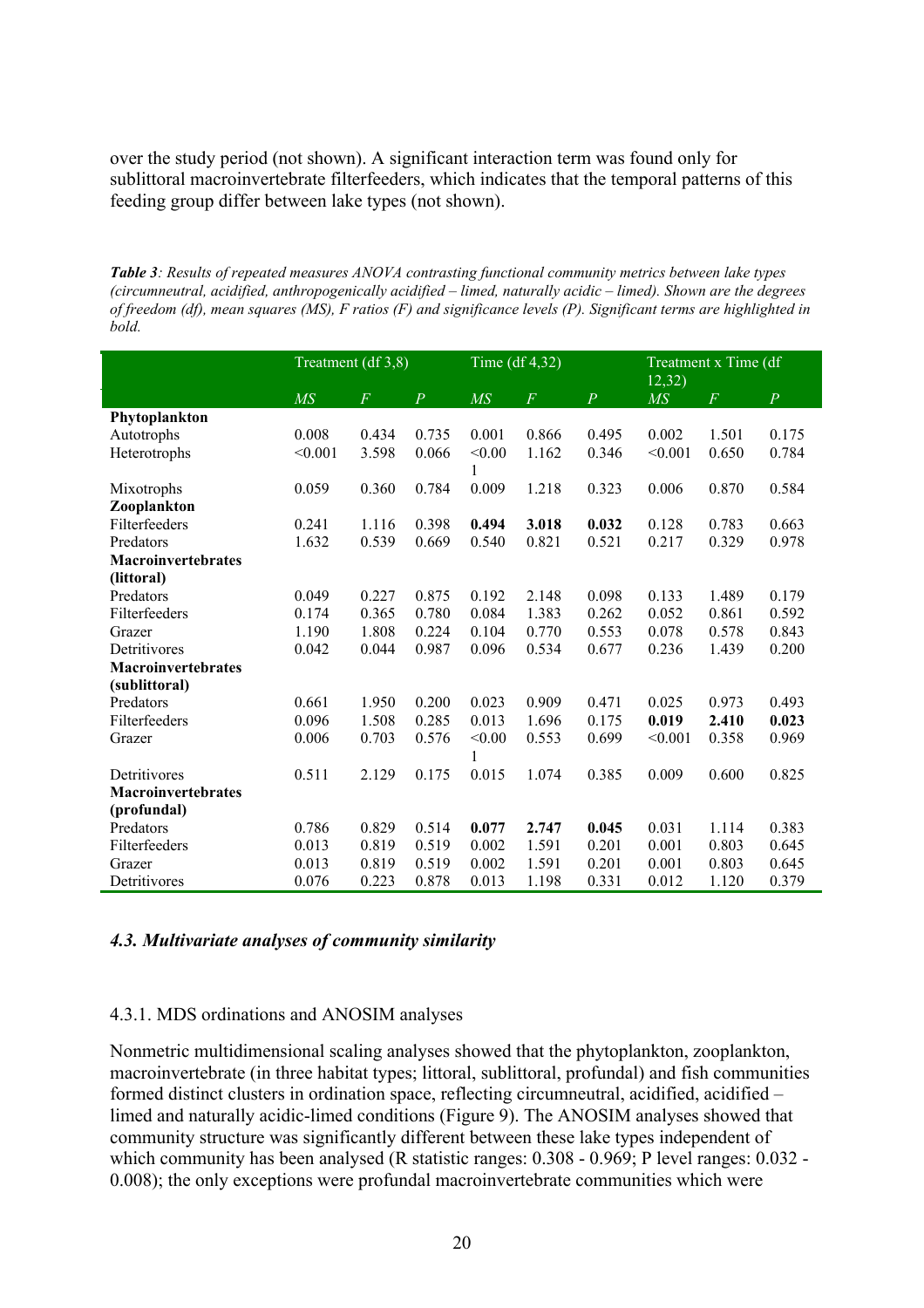similar between acidified and naturally acidic – limed lakes (R statistic: 0.144; P level: 0.135). These results highlight that historical contingency effects can be discerned in liming management of lakes.

Discerning between lake history in liming outcomes helps assessing to what degree liming of anthropogenically acidified lakes results in desired management goals of achieving communities similar to circumneutral lakes. Our results show that despite decades of liming acidified lakes, none of the communities studied converged with those of circumneutral lakes. Considering a linear recovery trajectory, intermediate positions of limed lakes between acidified and circumneutral lakes in ordination space could indicate recovery success (and management efficiency of liming), based on the position of limed lakes along this gradient. Our results indicate such approximations in the case of littoral and sublittoral macroinvertebrate communities. In the case of phytoplankton, fish, profundal macroinvertebrates and partly zooplankton, the communities of anthropogenically acidified lakes that were limed were positioned far off this hypothetical linear recovery path (Figure 9). Interestingly, profundal macroinvertebrate communities in naturally acidic lakes that were limed resembled those of acidified lakes, while liming of acidified lakes lead to the formation of communities that were also positioned off this hypothetical linear recovery path (Figure 9). These "off-track positions" in ordination space suggests that the set of species (and their abundance patterns) that compose the communities in both types of limed lakes differ from those in circumneutral and acidified lakes.



*Figure 9: Nonmetric multidimensional scaling (MDS) ordinations showing similarities in community structure of phytoplankton, zooplankton, macroinvertebrates in three habitat types (littoral, sublittoral, profundal) and fish between lake types. Stress values < 0.15 means reliable ordination solutions.*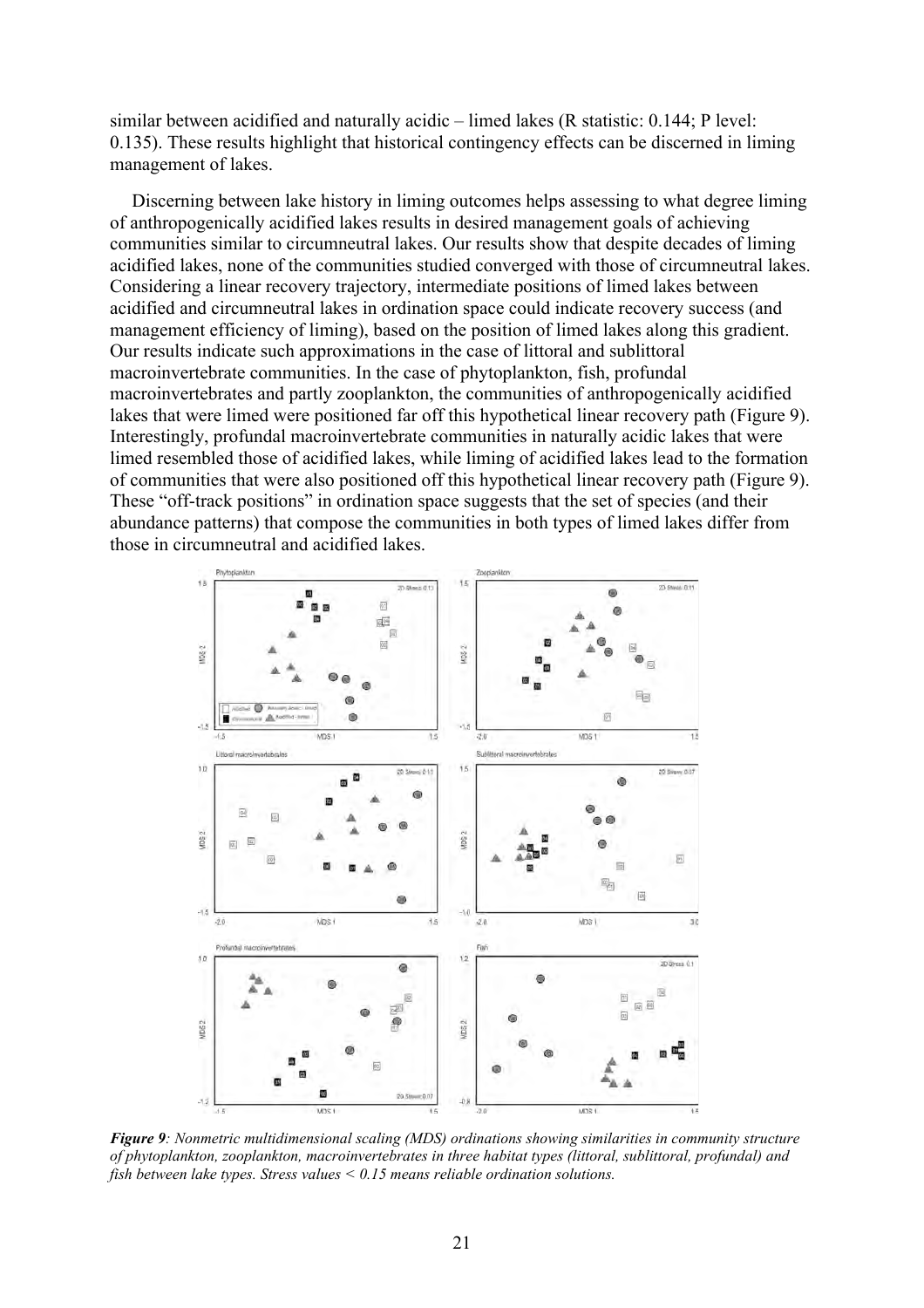## 4.3.2. Taxonomic contributions to community similarity

Results from the Similarity Percentage (SIMPER) analyses, which allow identifying species contributions to the observed multivariate patterns in the MDS and ANOSIM analyses, are summarised in Table 4. The results will be presented separately for each community studied. Overall, the SIMPER analyses revealed that the different lake types differed in terms of species occurrences and their numerical dominance within the communities.

## 4.3.2.1. PHYTOPLANKTON

35, 19, 37 and 36 taxa contributed to explain 90% of community structure in circumneutral, acidified, acidified-limed, and naturally acidic–limed lakes, respectively. *Cryptomonas* spp. (Cryptophyta) (size fraction  $20 - 40 \mu m$ ) were the taxa with highest percentage contribution in circumneutral lakes, even though this contribution to community similarity was low (ca. 7%). The contribution of the remaining species was < 5%, highlighting an even distribution of taxa within the phytoplankton communities of circumneutral lakes (Table 4). In acidified lakes, the raphidophycean flagellate, *Gonyostomum semen*, dominated the phytoplankton community (ca.  $25\%$ ), followed by *Cryptomonas* sp. (size fraction  $20 - 40$  um). The remaining species contributed with  $\leq 6\%$  to community structure in acidified lakes (Table 4). In acidified lakes that were limed, an even phytoplankton community was observed with *Aulacoseira alpigena* (Bacillariophyceae) (ca.  $5\%$ ), *Cryptomonas* sp. (size fraction < 20  $\mu$ m) (ca. 5%), *Rhodomonas lacustris* (Cryptophyceae) (ca. 6%) and *Tabellaria flocculosa* var. *asterionelloides* (Bacillariophyceae) (ca. 5%) being those with highest percentage contribution to community structure. In naturally acidic lakes which received liming treatment, *G. semen* was dominant (ca. 25%), while the remaining species contributed on average less than 3.5%.

# 4.3.2.2. ZOOPLANKTON

13, 11, 12 and 9 taxa explained 90% of community structure in circumneutral, acidified, acidified-limed, and naturally acidic – limed lakes, respectively. In circumneutral lakes, the crustaceans *Eubosmina coregoni* (ca. 21%), *Daphnia* sp. (ca. 18%) and *Daphnia cristata* (ca. 14%) dominated the zooplankton communities. The remaining species contributed with less then 7% to community structure (Table 4). In acidified lakes, the rotifer *Asplanchna priodonta* contributed most to community similarity (ca. 33%), followed by *Eubosmina coregoni* (ca. 15 %) and *Ceriodaphnia quadrangula* (ca. 10%). The remaining species contributed <9% to zooplankton community structure in these lakes (Table 4). In acidified lakes that were limed *Asplanchna priodonta* (ca. 22%), *Daphnia* sp. and *Eubosmina coregoni* (both ca. 15%) were the most abundant species, with the others contributing less than 6% to community structure in this lake type (Table 4). In naturally acidic lakes that were limed, *Asplanchna priodonta* (ca. 28%), *Ceriodaphnia quadrangula* (ca. 15%) and *Eubosmina coregoni* (ca. 10%) dominated the zooplankton communities, with the remaining species explaining on average below 10% of community structure in these lakes (Table 4).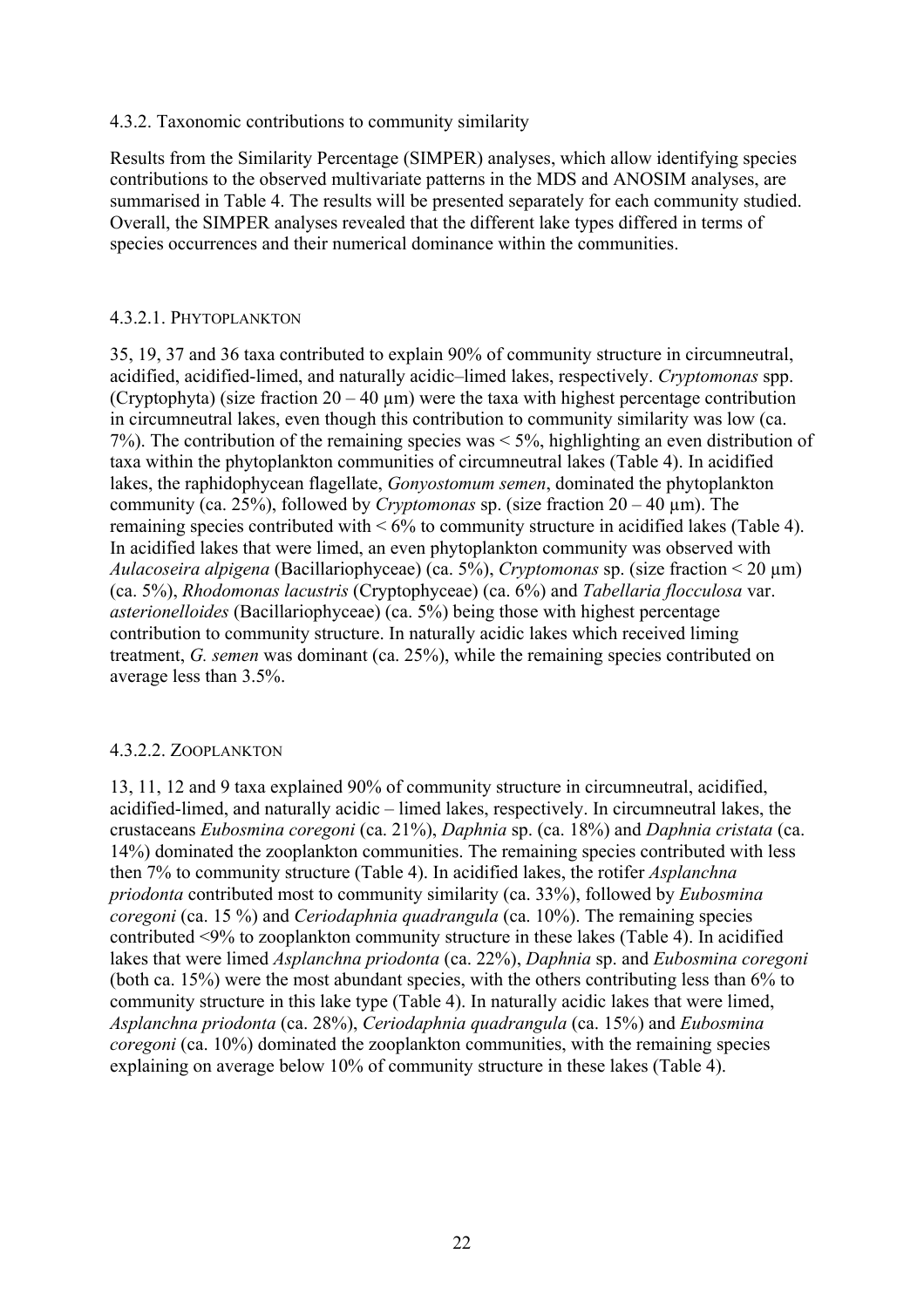# 4.3.2.3. LITTORAL MACROINVERTEBRATES

34, 27, 28 and 31 taxa explained 90% of community structure in circumneutral, acidified, acidified-limed, and naturally acidic – limed lakes, respectively. *Asellus aquaticus* (Crustacea) was numerically dominant in all lake types (ca. 10-13%; Table 4). *Leptophlebia vespertina* (Ephemeroptera) was also dominant in acidified and acidified-limed lakes (ca. 16- 18%), while in naturally acidic – limed lakes *Caenis luctuosa* (Ephemeroptera) (<10%) was important (Table 4). The remaining species differed in their incidence patterns and abundance patterns between lake types. Although their percentage contribution to community structure was generally not high, the subtle differences observed at the individual taxon level (Table 4), result in significantly different community structures between lake types when aggregate analysis on all taxa are carried out.

## 4.3.2.4. SUBLITTORAL MACROINVERTEBRATES

7, 4, 6 and 9 taxa explained 90% of community structure in circumneutral, acidified, acidified-limed, and naturally acidic–limed lakes, respectively. *Valvata piscinata* (> 30%) and *Chaoborus flavicans* (Diptera) (14-31%) dominated in all lake types (Table 4). Ceratopogonidae (Diptera) were also abundant in acidified lakes and naturally acidic – limed lakes (18 and 14%, respectively). *Physa fontinalis* (Mollusca), *Athripsodes* sp. (Trichoptera) and Anisoptera were also important in acidified lakes (< 10%) (Table 4).

## 4.3.2.5. PROFUNDAL MACROINVERTEBRATES

3, 2, 5 and 2 taxa explained 90% of community structure in circumneutral, acidified, acidified-limed, and naturally acidic–limed lakes, respectively. Dominance was reached by the phantom midge, *Chaoborus flavicans*, in circumneutral, acidified and naturally acidic – limed lakes (62-81%) (Table 4). In these lakes Chironomidae and Oligochaeta were the only broad taxonomic group that explained some additional structure of the profundal macroinvertebrate communities in these lake types (Table 4). Only, in acidified-limed lakes were more even communities observed with Bivalvia contributing to community structure in addition to Chironomidae, Oligochaeta and *Chaoborus flavicans* (Table 4).

# 4.3.2.6. FISH

6, 4, 5, 3 taxa explained 90% of community structure in circumneutral, acidified, acidifiedlimed, and naturally acidic – limed lakes, respectively. All lakes were dominated by *Perca fluviatilis* (>30%) and *Leuciscus rutilus* (>21%). *Salvelinus alpinus* occurred only in naturally acidic, limed lakes. *Abramis brama* and *Esox lucius* contributed to different degrees to community structure in circumneutral, acidified and anthropogenically acidified-limed lakes, while these species were absent in naturally acidic-limed lakes (Table 4).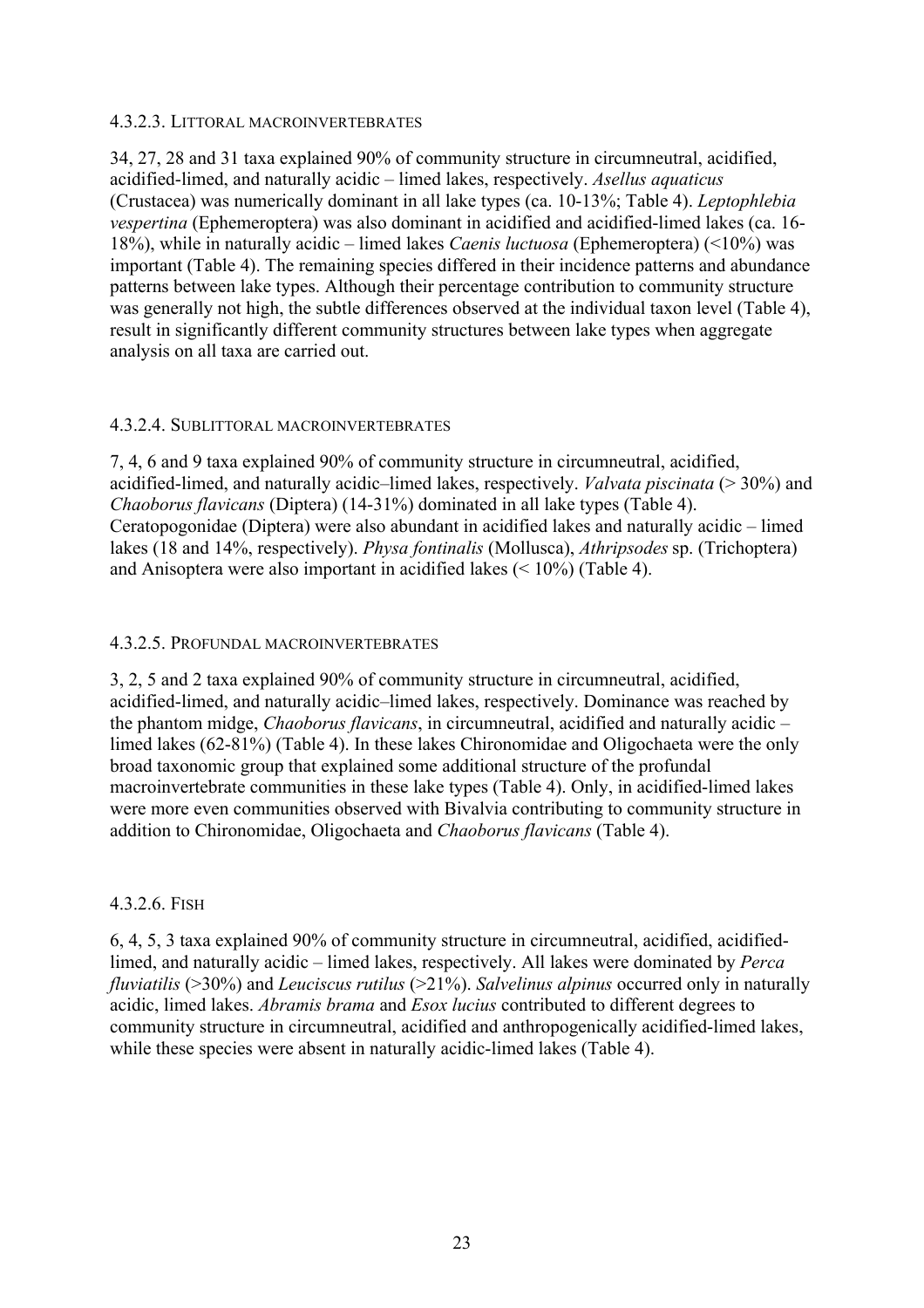*Table 4: Results from Similarity Percentages (SIMPER) Analyses showing percentage contributions of phytoplankton, zooplankton, macroinvertebrate (in three habitat types; littoral, sublittoral, profundal) and fish to community composition in four different lake types (naturally acidic with liming, anthropogenically acidified*  with liming, acidified lakes without liming, and circumneutral). – means that the taxa were not contributing to *community structure considering a 90% cut-off level in the analyses (i.e. only taxa are shown that explained 90% of community structure). Taxa that dominate in each lake type are highlighted in bold.*

|                                       |                    | Lake types    |               |               |
|---------------------------------------|--------------------|---------------|---------------|---------------|
| Species                               | Naturally acidic - | $Acidified -$ | Acidified     | Circumneutral |
| Phytoplankton                         | limed              | limed         |               |               |
| Anabaena planctonica                  | $\blacksquare$     | 0.67          | $\frac{1}{2}$ |               |
| Asterionella formosa                  | 0.83               | 1.76          |               |               |
| Aulacoseira alpigena                  |                    | 5.19          |               | 3.83          |
| Aulacoseira distans                   |                    | 3.64          |               |               |
| Aulacoseira distans var. tenella      |                    | 1.41          | 3.68          |               |
| Bicosoeca sp.                         |                    |               | 1.05          |               |
| Botryococcus terribilis               |                    |               | 5.32          | 4.84          |
| Botryococcus spp.                     | 2.5                | 1.32          |               |               |
| Ceratium furcoides                    | 2.29               | 3.74          |               |               |
| Ceratium hirundinella                 | 1.94               |               |               | 2.63          |
| Chlamydomonas spp. 5-10 µm            | 0.83               |               |               |               |
| Other unidentified Chlorococcales     | 1.83               | 2.17          | 3.54          | 2.79          |
| Chroococcus minutus                   | 0.8                |               |               | 1.24          |
| Chrysidiastrum catenatum              | 1.52               | 1.53          |               |               |
| Chrysochromulina parva                | 2.06               | 3.74          |               | 2.84          |
| Chrysococcus sp.                      | 1.02               | 0.8           |               |               |
| Cosmarium spp. <10 µm                 |                    |               |               | 1.38          |
| Cryptomonas marssonii $\leq 20 \mu m$ | 1.42               | 1.39          |               |               |
| Cryptomonas spp.<br>$<$ 20 $\mu$ m    | 2.41               | 5.32          | 2.53          | 4.60          |
| Cryptomonas spp. 20-40 µm             | 2.6                | 3.19          | 9.14          | 7.73          |
| Cyclotella spp.<br>$10-15 \mu m$      | 1.51               | 1.66          |               | 1.74          |
| Cyclotella spp.<br>$15-20 \mu m$      |                    | 1.28          |               |               |
| Dinobryon bavaricum                   | 0.78               |               |               | 1.07          |
| Dinobryon divergens                   |                    | 1.07          |               |               |
| Dinobryon sp.                         | 0.83               |               |               |               |
| Gloeotila pulchra                     |                    |               |               | 0.74          |
| Gonyostomum semen                     | 26.78              | 3.33          | 25.25         | 0.86          |
| Gymnodinium spp. > 30 µm              | 1.73               |               |               |               |
| Gymnodinium uberrimum                 |                    |               | 4.13          | 2.95          |
| Katablepharis ovalis                  | 2.58               | 3.5           |               | 2.89          |
| Mallomonas allorgei                   |                    |               |               | 1.49          |
| Mallomonas sp.                        | 1.05               |               |               |               |
| Mallomonas caudata                    |                    | 1.47          |               | 1.59          |
| Merismopedia tenuissima               |                    |               | 3.16          | 3.9           |
| Unidentified monads<br>$<$ 3 µm       |                    |               |               | 1.54          |
| Unidentified monads<br>$>10 \mu m$    | 1.69               | 1.22          |               |               |
| Unidentified monads<br>$3-5 \mu m$    | 3.33               | 2.96          | 5.84          |               |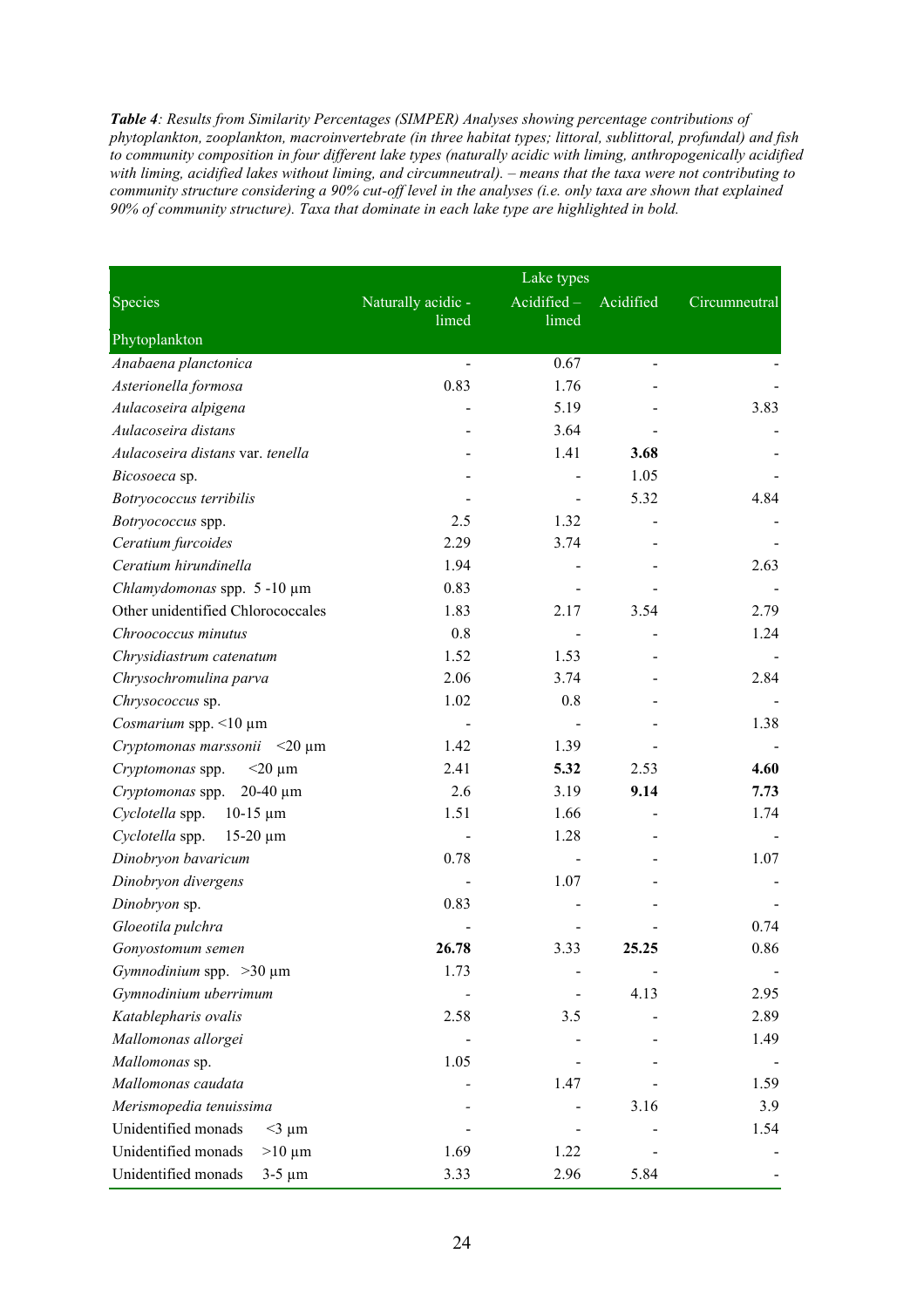| Unidentified monads<br>$5-7 \mu m$                     | 3.34  | 4.41  | 3.78  |       |
|--------------------------------------------------------|-------|-------|-------|-------|
| Unidentified monads<br>$7-10 \mu m$                    | 3     | 3.06  |       | 2.79  |
| Monoraphidium dybowskii                                | 3.21  | 1.11  | 4.63  | 3.47  |
| Monoraphidium griffithii                               |       |       |       | 1.11  |
| Monosigales spp                                        | 0.94  |       | 2.55  | 1.24  |
| Oocystis sp.                                           |       | 1.91  | 1.45  | 1.39  |
| Pediastrum privum                                      | 1     |       |       | 0.91  |
| Peridinium inconspicuum                                | 1.54  | 2.56  | 3.49  | 1.94  |
| Peridinium sp.                                         |       | 1.29  |       |       |
| Peridinium willei                                      |       |       | 3.66  |       |
| Picoplankton cyanobacteria.                            |       |       |       | 1.07  |
| Planktothrix mougeotii                                 |       | 1.76  |       |       |
| Pseudopedinella sp.                                    | 3.61  | 4.18  | 3.03  | 2.44  |
| Rhizosolenia longiseta                                 |       | 1.01  | 3.11  | 0.82  |
| Rhodomonas lacustris                                   | 2.34  | 6.03  |       | 5.51  |
| Snowella atomus                                        | 0.8   |       |       |       |
| Spiniferomonas sp.                                     | 1.4   | 1.02  | 1.6   | 1.65  |
| Stichogloea doederleinii                               |       |       |       | 1.51  |
| Synura sp.                                             |       | 1.09  |       |       |
| Tabellaria flocculosa var. asterionelloides            |       | 5.08  |       | 2.48  |
| Tetraedron caudatum                                    | 1.59  |       |       |       |
| Tetrastrum triangulare                                 | 0.71  |       |       |       |
| Trachelomonas sp.                                      | 1.38  |       |       |       |
| Uroglena sp.                                           | 3.18  | 1.54  |       | 1.83  |
|                                                        |       |       |       |       |
|                                                        |       | 2.21  |       | 0.73  |
| Woronichinia naegeliana<br>Zooplankton                 |       |       |       |       |
| Asplanchna priodonta                                   | 27.6  | 21.68 | 33.16 | 2.41  |
| Ceriodaphnia quadrangula                               | 15.14 | 4.23  | 10.42 |       |
| Conochilus unicornis                                   |       |       | 1.85  |       |
| Cyclopidae                                             | 5.22  | 6.45  | 5.89  | 5.05  |
| Cyclopidae nauplius stages                             | 6.74  | 6.53  | 4.58  | 5.91  |
| Daphnia cristata                                       |       | 8.61  |       | 13.87 |
| Daphnia cucullata                                      |       |       |       | 2.32  |
|                                                        | 7.55  | 6.04  |       |       |
| Daphnia galeata                                        | 8.11  | 13.27 | 6.64  | 18.4  |
| Daphnia sp.<br>Diaphanosoma brachyurum                 |       | 3.75  | 4.18  | 6.48  |
|                                                        | 9.99  | 13.36 | 14.81 | 20.63 |
| Eubosmina coregoni                                     | 6.93  | 3.61  |       | 6.09  |
| Holopedium gibberum<br>Kellicottia bostoniensis        |       |       | 4.21  |       |
| Keratella cochlearis f.                                |       |       |       | 1.66  |
| typica                                                 |       |       |       |       |
| Limnosida frontosa                                     |       |       |       | 2.44  |
| Ploesoma hudsoni                                       |       | 2.24  |       |       |
| Polyarthra remata                                      |       |       | 2.57  | 1.68  |
| Polyarthra vulgaris                                    | 3.33  | 1.97  |       | 4.36  |
| Trichocerca capucina                                   |       |       | 1.73  |       |
| Littoral macroinvertebraters<br>Ablabesmyia longistyla | 2.13  |       |       |       |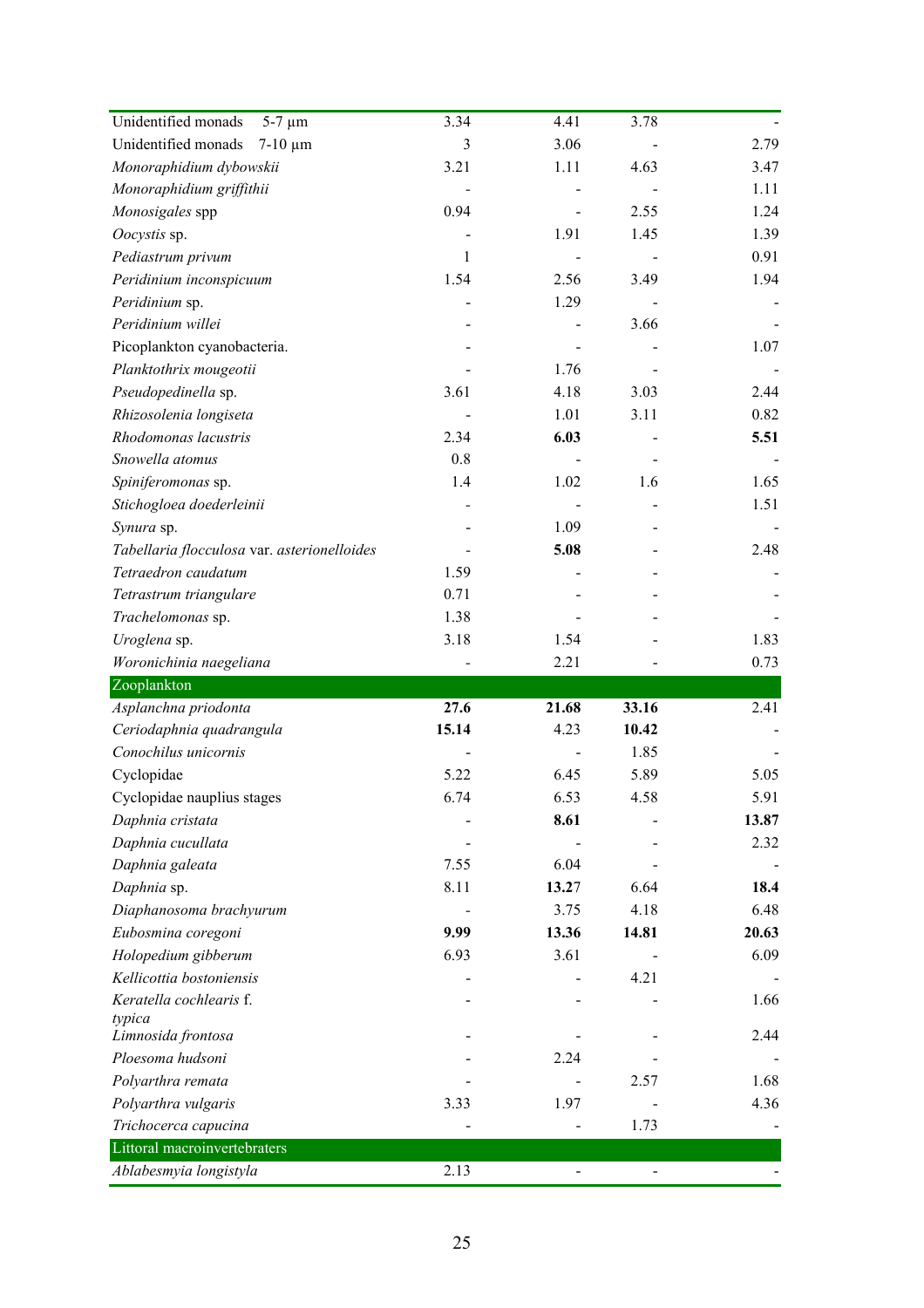| Agrypnia obsoleta                    |       |       | 1.05           |       |
|--------------------------------------|-------|-------|----------------|-------|
| Argyroneta aquatica                  | 0.61  |       | 1.24           | 1.3   |
| Asellus aquaticus                    | 10.67 | 10.47 | 12.89          | 13.47 |
| Athripsodes sp.                      |       | 0.63  |                |       |
| Bivalvia (total)                     | 3.42  | 2.93  | 3.08           | 2.98  |
| Caenis horaria                       | 5.59  | 4.66  |                | 4.08  |
| Caenis luctuosa                      | 13.02 | 6.79  |                | 7.51  |
| Centroptilum luteolum                | 1.53  | 2.84  |                | 1.1   |
| Ceratopogonidae                      | 3.32  | 2.96  | 2.74           | 2.42  |
| Heterotanytarsus apicalis            | 0.84  |       |                |       |
| Holocentropus sp.                    |       |       | 0.98           |       |
| Hydracarina                          | 2.29  | 2.19  | 2.83           | 2.58  |
| Hydroptila sp.                       |       | 0.84  |                |       |
| Kageronia fuscogrisea                | 4.15  | 3.89  | 2.83           | 1.63  |
| Lauterborniella agrayloides          |       |       | 2.28           | 1.8   |
| Lepidostoma hirtum                   |       | 0.68  |                | 1.08  |
| Leptophlebia marginata               | 3.32  | 4.9   | 1.35           | 2.24  |
| Leptophlebia vespertina              | 5.63  | 15.91 | 17.96          | 9.57  |
| Libellulidae                         |       |       | 0.87           |       |
| Limnephilus sp.                      |       |       | 1.58           |       |
| Marstoniopsis scholtzi               |       |       |                | 0.85  |
| Micronecta sp.                       |       |       |                | 1.96  |
| Microtendipes sp.                    | 1.03  |       |                |       |
| Molannodes tinctus                   |       |       | 1.02           |       |
| Molanna angustata                    |       |       |                | 0.75  |
| Mystacides azurea                    | 1.56  | 0.82  |                | 1.87  |
| Mystacides longicornis/nigra         | 1.6   | 1.28  | 1.37           | 2.02  |
| Nebrioporus depressus                | 0.63  |       |                |       |
| Nemoura avicularis                   |       | 1.63  |                | 2.12  |
| Oecetis testacea                     | 2.26  | 0.99  |                |       |
| Oulimnius sp.                        | 0.8   |       |                |       |
| Oulimnius troglodytes-               | 1.75  | 1.18  |                | 1.18  |
| tuberculatus                         |       |       |                |       |
| Oxyethira sp.                        |       |       | 1.44           | 2.32  |
| Pagastiella orophila                 | 2.3   | 3.98  |                | 1.14  |
| Paramerina sp.                       |       |       | 2.89           | 1.12  |
| Phaenopsectra sp.                    |       | 2.45  | 1.12           |       |
| Pisidium sp.                         | 3.42  | 1.82  | 3.08           | 2.92  |
| Platycnemis penn.-Pyrrhosoma nymph.  |       | 2.41  |                | 1.82  |
| Polycentropus flavomaculatus         | 1     |       |                |       |
| Polypedilum breviantennatum<br>group | 1.8   |       | 0.99           |       |
| Procladius sp.                       | 3.8   | 3.43  | 4.16           | 1.25  |
| Psectrocladius sp.                   | 2.01  | 0.92  | 8.45           | 3.47  |
| Pseudochironomus                     |       | 1.17  | $\overline{2}$ | 1.77  |
| prasinatus                           |       |       |                |       |
| Sialis lutaria                       | 0.93  | 0.78  | 2.28           | 0.78  |
| Stenochironomus sp.                  |       |       | 1.44           |       |
| Tanytarsus sp.                       | 5.52  | 0.9   | 3.7            | 4.26  |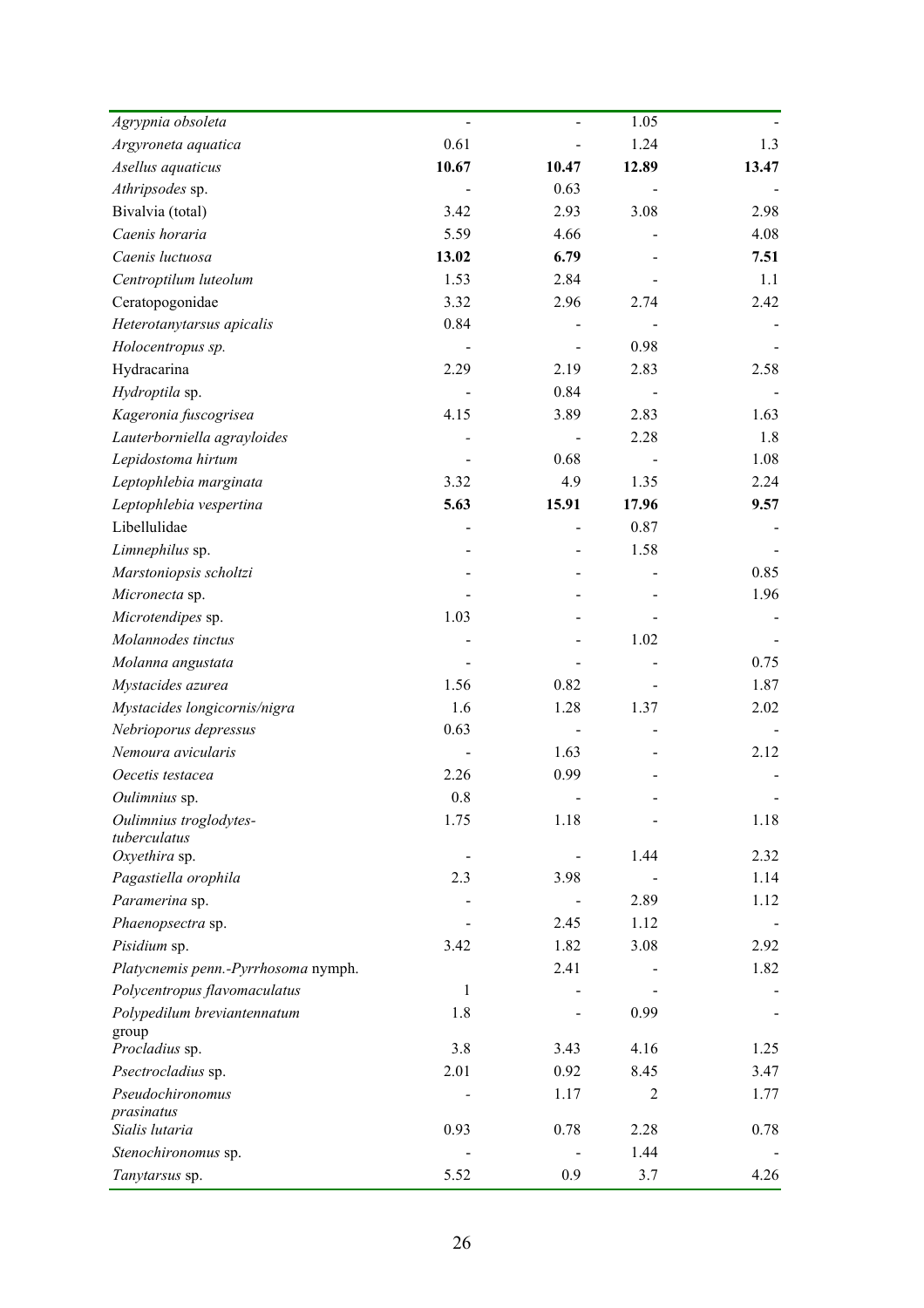| Thienemannimyia group          | 1.66  | 0.63  | 1.61           | 0.74  |
|--------------------------------|-------|-------|----------------|-------|
| Tinodes waeneri                | 0.85  |       |                | 1.28  |
| Turbellaria                    |       |       |                | 1.41  |
| Zygoptera                      | 0.72  |       |                | 2.41  |
| Sublittoral macroinvertebrates |       |       |                |       |
| Anisoptera                     | 5.43  | 12.61 |                |       |
| Athripsodes sp.                | 5.49  | 10.65 |                | 8.05  |
| Ceratopogonidae                | 18.31 | 5.83  | 14.02          | 8.55  |
| Chaoborus flavicans            | 13.66 | 22.58 | 30.56          | 20.84 |
| Coenagrion sp.                 | 3.53  |       |                |       |
| Ephemera sp.                   | 4.91  |       |                | 5.3   |
| Molanna albicans               | 2.99  |       |                |       |
| Physa fontinalis               | 5.49  | 10.65 |                | 8.05  |
| Sialis fuliginosa              |       |       | 6.86           | 8.8   |
| Valvata piscinalis             | 33.09 | 33.22 | 39.45          | 31.7  |
| Profundal macroinvertebrates   |       |       |                |       |
| Bivalvia (total)               |       | 10.24 | $\overline{a}$ |       |
| Chaoborus flavicans            | 80.52 | 30.45 | 78.6           | 61.76 |
| Chironomidae (total)           | 14.61 | 28.55 | 20.9           | 14.72 |
| Oligochaeta (total)            |       | 14.49 |                | 23.52 |
| Pisidium sp.                   |       | 10.24 |                |       |
| Fish                           |       |       |                |       |
| Perca fluviatilis              | 36.61 | 38.13 | 44.77          | 30.3  |
| Leuciscus rutilus              | 31.4  | 26.54 | 29.53          | 21.03 |
| Salvelinus alpinus             | 22.22 |       |                |       |
| Esox lucius                    |       | 11.87 | 14.94          | 15.22 |
| Abramis brama                  |       | 9.41  | 6.84           | 11.68 |
| Tinca tinca                    |       |       |                | 6.84  |
| Coregonus lavaretus            |       | 7     |                | 5.63  |

# *4.4. Trophic associations in lake food webs*

The patterns of associations between functional groups were lake specific, in terms of numbers, strengths and signs of correlations (Fig. 10). Most notably, circumneutral lakes had fewer connections between functional groups compared to the other lake groups (acidified, acidified-limed, naturally acidic-limed). Only a few associations between components in the pelagic habitat (fish – zooplankton – phytoplankton) were generally found across all lake types. Anthropogenically acidified, limed lakes and acidified lakes that received no liming treatment shared a high number of connections between functional feeding groups of macroinvertebrates across habitat types, and connections between fish and benthic invertebrates. Fish had no associations with benthic invertebrates in the case of naturally acidic – limed lakes. Different degrees of coupling between planktonic and benthic communities were found in all lake types, except circumneutral lakes. In the latter lake type, no correlations between macroinvertebrate feeding groups were found.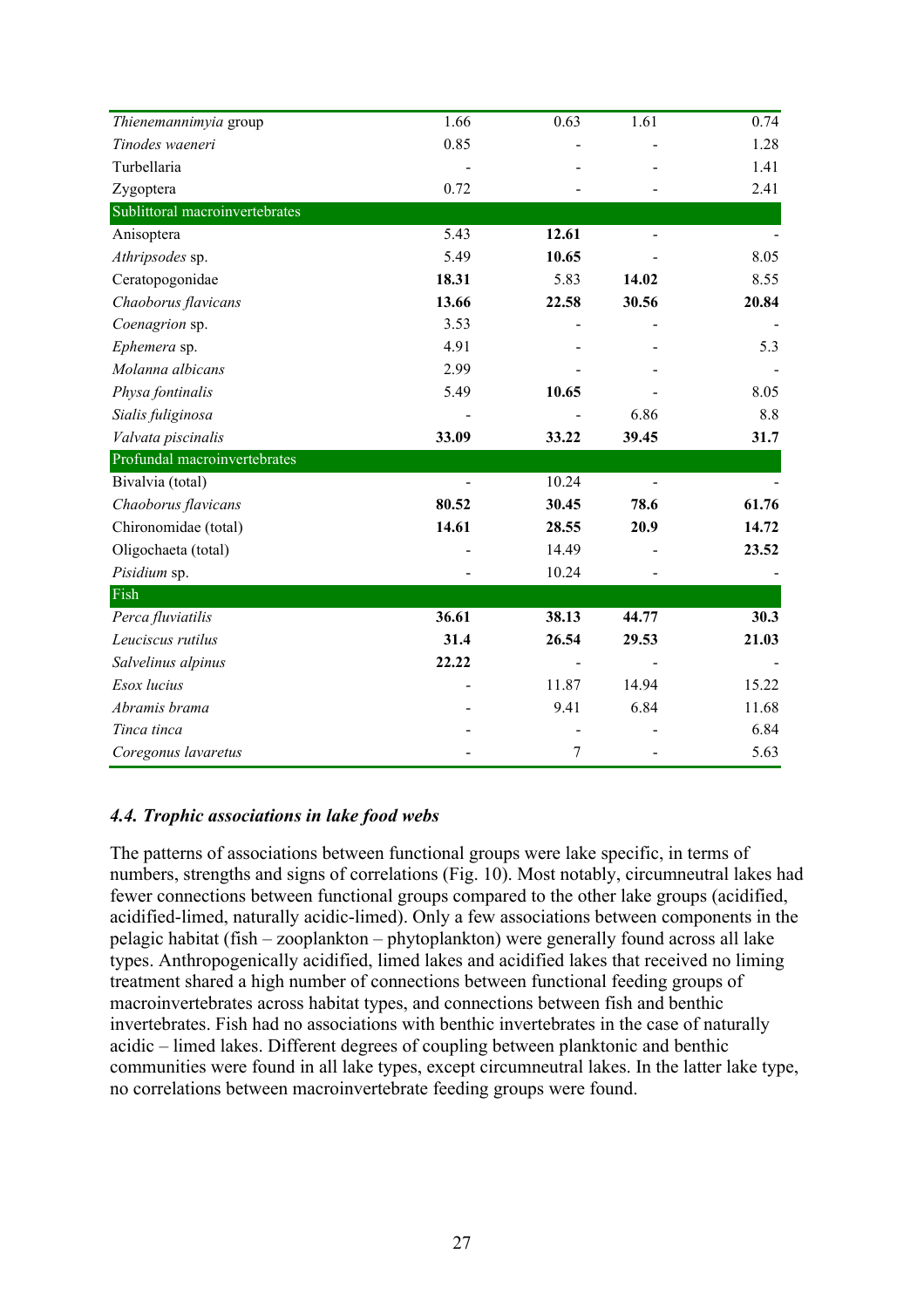

*Figure 10: Associations between functional feeding groups in foodwebs of circumneutral, acidified, acidified – limed, and naturally acidic – limed lakes. Full and dashed lines represent positive and negative correlations, respectively, revealed through Spearmen rank correlation analysis. The strength of correlations is indicated by the thickness of the lines (thin lines,*  $P \le 0.05$ *; thick lines*  $P \le 0.01$ *).* 

### **5. Discussion**

Our comparative study of multiple communities in two types of limed lakes (naturally acidic and anthropogenically acidified), acidified lakes undergoing natural recovery and circumneutral lakes facilitated an important assessment of ecological responses of boreal lakes to management practices relative to previous studies (Goedkoop & Angeler 2009; Angeler & Goedkoop 2010). While these previous studies could not discern between ecosystem history, the publication of recent paleolimnological research (Norberg et al. 2008) allowed for a reanalysis of the previously used data sets taking historical contingency explicitly into account. Ideally, additional data on the ecological history of the lakes to complement the paleolimnological-inferred conclusions would have been required to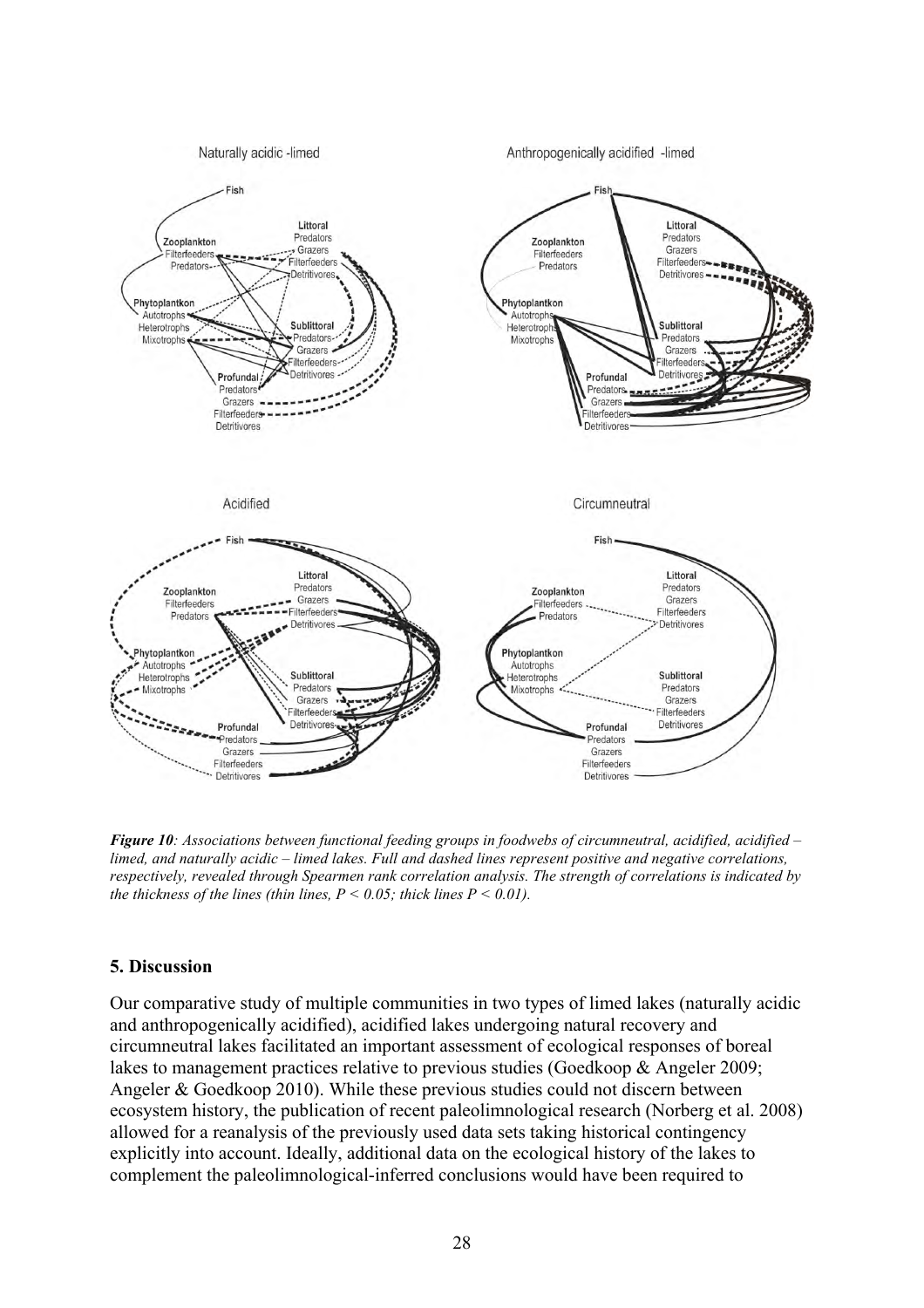strengthen the inference of this study. However, while we could verify that the acidified lakes used in this study have been anthropogenically acidified according to biogeochemical modelling criteria (Fölster et al. 2007), no similar data was available for the limed lakes studied here. Notwithstanding, we believe that some important insight has been gained regarding the "true" restoration potential when liming is applied to anthropogenically acidified lakes, and the potential negative ecological consequences that can arise when managers are forced to take management action without having the necessary information on the natural history of ecosystems.

# *5.1. Communities in limed, acidified and circumneutral lakes*

Regarding univariate tests, only a few significant differences were found in the comparisons of different communities across different lake types. This suggests that limed lakes with different ecological history, and acidified and circumneutral lakes share to a great extent similar community attributes across different trophic levels and habitat types, which may be due to an ecological compensation within trophic levels (Klug et al. 2000). This ecological compensation can be understood as a replacement of species with similar functional roles in the communities; that is, although the set of species differed between lake types, they carry out similar functional roles in the ecosystem. This finding can be discussed both from the viewpoints of natural recovery of acidified lakes and liming of naturally acidic lakes.

First, regarding liming of lakes that have been affected by anthropogenic acidification, the results of our study contributes to the debate about whether liming is required when acidified systems show signs of natural recovery. Natural recovery from acidification has been documented for European and North American waters (Stoddard et al. 1999; Davies et al. 2005; Skjelvåle et al. 2007), and the success of liming or natural recovery is often evaluated on the basis of the establishment and persistence of acid-sensitive taxa (e.g., charr, salmon, roach, freshwater pearl mussel). While a focus on specific taxa has clear importance regarding their conservation, integral system responses can hardly be determined on the basis of such population-based approaches and a community-based approach may be better suitable for assessing such integral ecological responses. Stendera & Johnson (2008) have analyzed decadal trends in community structure of the acidified lakes we have studied here, and for most communities found clear signs of recovery. Our rm-ANOVA results suggest that natural recovery largely fulfils the desired goals of achieving communities present in circumneutral reference conditions without any need for management intervention. Thus our study, based on an analysis that assured that only acidified lakes with liming treatment were considered, does largely support our previous study where ecological history was not explicitly taken into account (Angeler & Goedkoop 2010).

Second, regarding liming of naturally acidic lakes, the lack of significant differences in structural and functional community metrics revealed by our analyses has important implications regarding the alterations of natural lake disturbance regimes through liming. Liming of naturally acidic ecosystems can be interpreted as an ecosystem-level disturbance (Bishop et al. 2001; McKie et al. 2006). Alterations of natural disturbance regimes often result in catastrophic regime shifts (Scheffer & Carpenter 2003), with a consequent loss of biodiversity and functional characteristics that are important for ecosystem service provision to humans (Folke et al. 2004; Angeler & Sánchez-Carrillo 2010). Our results revealed that despite altering the natural disturbance regimes of acidic lakes through liming, structural and functional community metrics are in the range of those observed in other lake types. This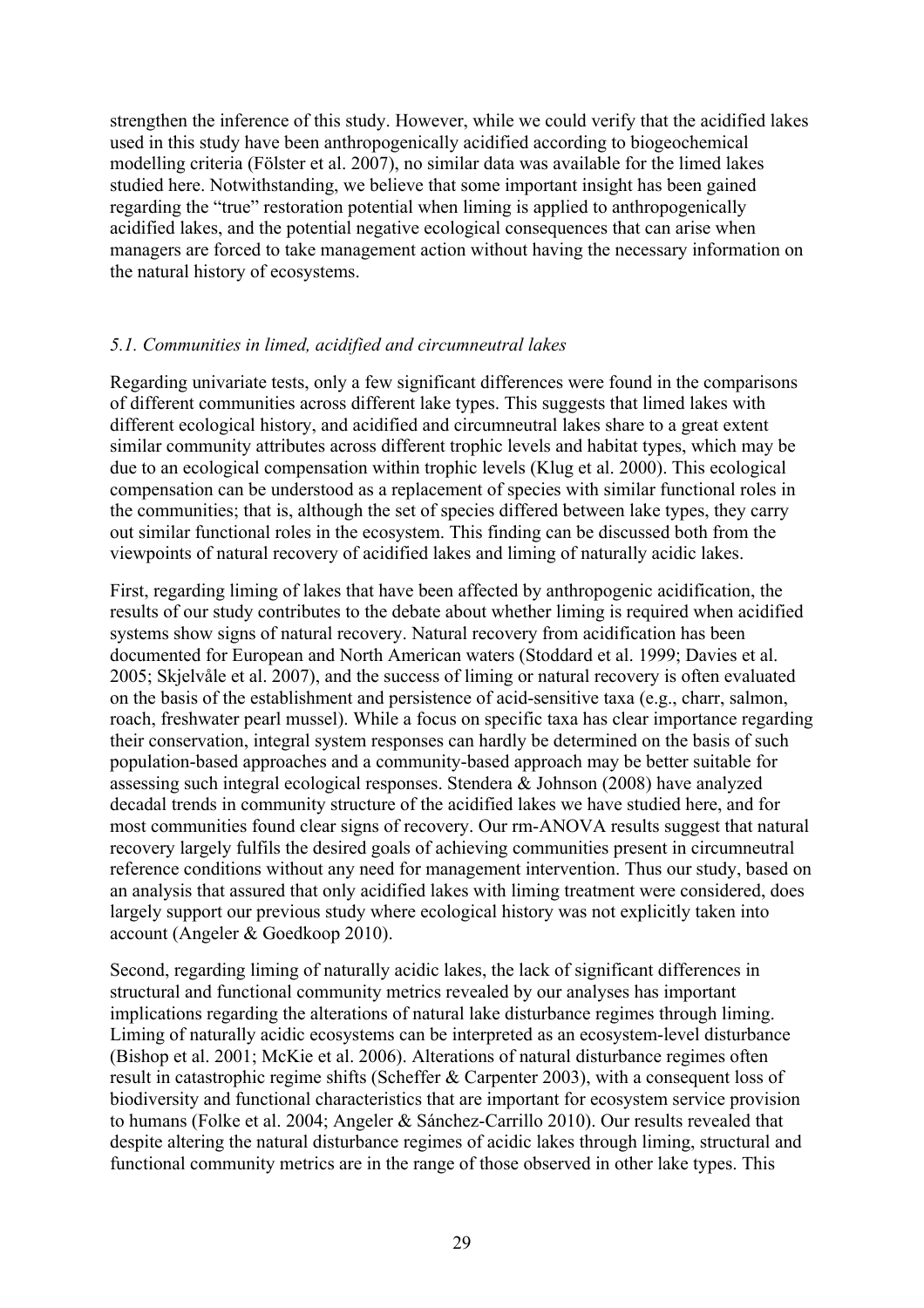finding is encouraging, because liming of naturally acidic lakes may not lead to a substantial loss of biodiversity and functional characteristics observed in other ecosystems.

However, it must be highlighted that the multivariate analyses showed significant differences in community compositions between the lake types studied. These differences were found consistently for all communities. Thus, univariate and multivariate analyses provide complementary results. The multivariate statistics allow for an integral analysis of community composition that integrates species distribution patterns and their relative biomass, while the univariate tests permit a comparison of measures that emphasize different aspects of community structure. We acknowledge that the multivariate analyses techniques used here are distance-based approaches; that is, the original data matrices are converted into distance matrices whereby the taxonomic identity of the species is lost. While other techniques, such as e.g. canonical ordination, would have been available for maintaining the taxonomic information (i.e., species contributions to the observed ecological patterns), we could not apply this method because of the low number lakes in this study. However, through the application of the SIMPER routine, we could indirectly also assess the percentage contribution of the most important taxa in the communities of each lake type. By most important we mean that the analysis selects all taxa that contribute with 90% to community composition. This 90% threshold is set by default by the analysis and is routinely applied in this type of statistical procedure. Thus, when a species was not present in our SIMPER table this does not necessarily mean that the species was absent from the community, or that they have been lost from the systems. These species may have simply had a very low abundance, thus being so rare that they were excluded by the analysis.

## *5.2. Trophic associations in the food webs*

The results from this study are in stark contrast to the findings of our previous study (Angeler & Goedkoop 2010) where limed lakes were characterised by fewer associations between functional feeding groups in their food webs relative to acidified and circumneutral lakes. These previous findings were attributed to the ecological impact associated with recurrent liming applications, resulting in the disruption of trophic linkages in food webs. In the present study, circumneutral lakes rather than limed lakes showed the lowest food web complexity, in terms of connections (significant correlations) between functional feeding groups. These differences between studies may be due to how lakes were pooled for carrying out the correlation analyses between feeding groups. Our previous study was based on 11 limed lakes (not discerning between ecological history), 7 circumneutral lakes and 4 acidified lakes, while in the present study only 3 lakes were used for each lake type (acidified, circumneutral, acidified – limed, naturally acidic – limed). We conclude that alternative approaches based on for example stable isotopes (e.g. Goedkoop & Angeler 2009) or fatty acids may be better suitable for characterising structural and functional foodweb properties. Studies in individual lakes can then be carried out to determine lake specific patterns and/or how general the results of a single lake are for other lakes within the same group.

# *5.3. Management implications*

Two main management conclusions derive from this study. The first emphasizes the ecological consequences when naturally acidic lakes are limed. Despite "accidental" restoration and management of "undisturbed" ecosystems having frequently dramatic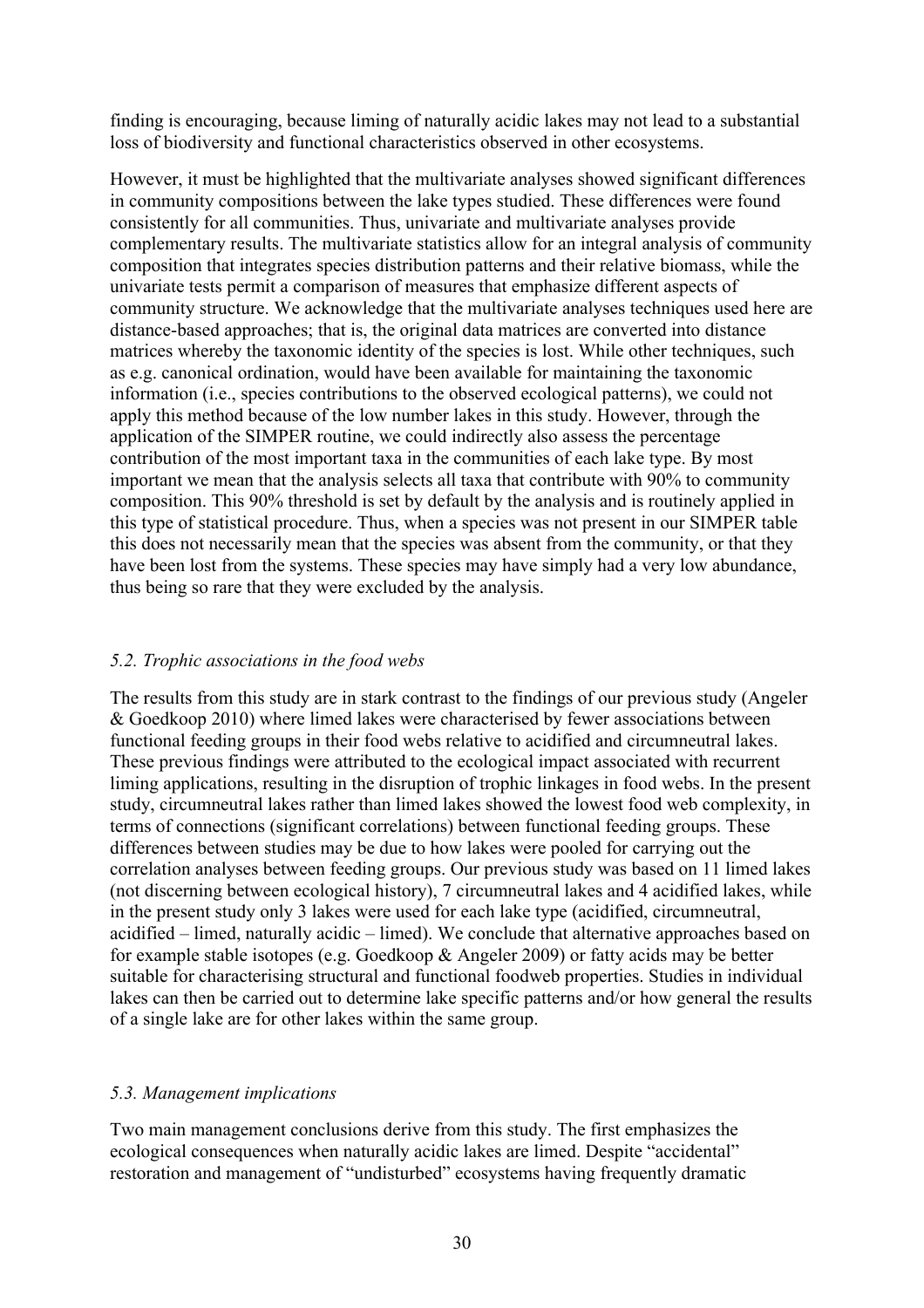negative consequences on biodiversity and resulting ecological functioning, the results of our study suggest that liming does not diminish the overall structure and function of naturally acidic lakes. Biodiversity and broad functional community aspects in naturally-acidic-limed lakes are similar to those observed in other lake types (circumneutral, acidified, acidified – limed), although the set of species and their abundance patterns differed.

The second management implication emphasizes the efficiency of liming of antrhopogenically acidified lakes. While the results regarding liming impacts in naturally acidic lakes are encouraging, the results regarding liming of anthropogenically acidified lakes are not. Culturally acidified lakes that are limed are characterised by community attributes that are also found in acidified lakes that are undergoing natural recovery. The lack of important structural and functional community differences between acidified lakes that undergo natural recovery and acidified lakes that are limed suggests that the management costs can outweigh benefits in terms of restoration/management success (i.e. from an exclusively long-term perspective our results suggest that nature can "do the job" without the need of human interventions).

We acknowledge that our analyses are based on three lakes per lake, and we highlight also that a recent study revealed that the limed lakes used in the IKEU program deviate in their morphometric and biological settings from a large number of Swedish lakes that undergo liming treatment (Holmgren & Fölster, 2010). While this low sample size and limited representativeness does not allow for generalization of our results regarding liming management at the nation-wide scale, interesting and promising patterns were revealed that suggest that further research on the effects of ecological contingency of liming outcomes is warranted.

#### **Acknowledgements**

We thank Stina Drakare and Tobias Vrede for helpful comments on a previous version of this report.

### **6. References**

- Angeler, D.G. and Goedkoop, W. (2010). Biological responses to liming in boreal lakes: an assessment using plankton, macroinvertebrate and fish communities. *J. Appl. Ecol.* **47**: 478- 486.
- Angeler, D.G. & Sánchez-Carrillo, S. (2010). *Synthesis: the past, present and future of Las Tablas de Daimiel*. In: Ecology of Threatened Semi-Arid Wetlands: Long-Term Research in Las Tablas de Daimiel (Sánchez-Carrillo, S. & Angeler, DG. eds.). Series: Wetlands: Ecology, Conservation and Management, Vol. 2, Springer.
- Appelberg, M. & Degerman, E. (1991). Development and stability of fish assemblages after lime treatment. *Can. J. Fish. Aquat. Sci*. **48**: 546–554.
- Appelberg, M. & Svensson, T. (2001). Long-term ecological effects of liming The ISELAW programme. *Water, Air, Soil Poll*. **130**: 1745–1750.
- Binks, J.A., Arnott, S.E. & Sprules, W.G. (2005). Local factors and colonist dispersal influence crustacean zooplankton recovery fromcultural acidification. *Ecol. Appl.* **15**: 2025–2036.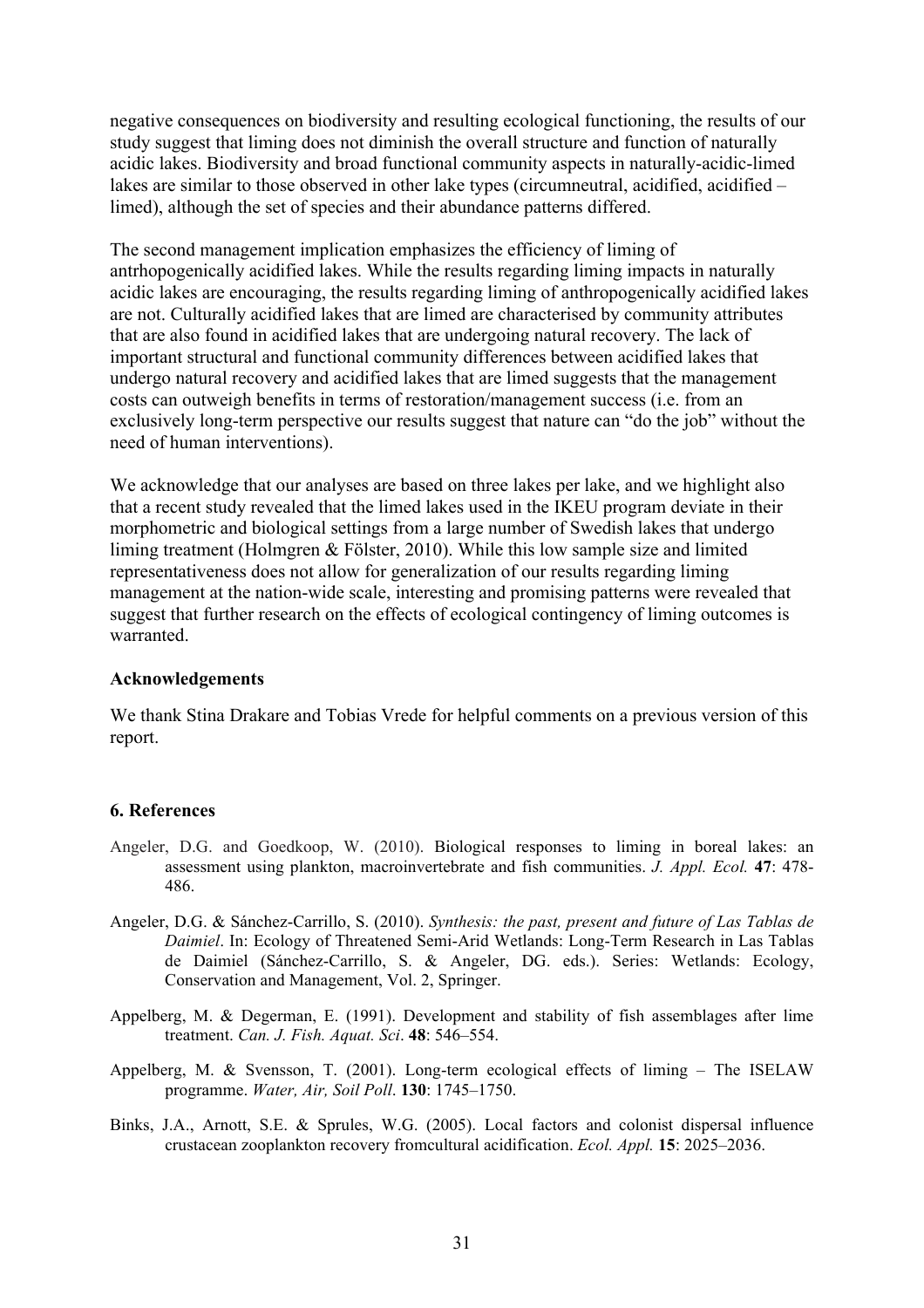- Bishop, K., Laudon, H., Hruska, J., Kram, P., Köhler, S. & Löfgren, S. (2001). Does acidification policy follow research in northern Sweden? The case of natural acidity during the 1990¢s. *Water, Air, Soil Poll*. **130**: 1415– 1420.
- Blomqvist, P. and Herlitz, E. (1998). Methods for quantitative assessment of phytoplankton in freshwaters, part 2. Naturvårdsverket, Rapport 4861.
- Clair, T.A. & Hindar, A. (2005) Liming for the mitigation of acid rain effects in freshwaters: a review of recent results. *Environ. Rev.* **13**: 91–128.
- Davies, J.J.L., Jenkins, A., Monteith, D.T., Evans, C.D. & Cooper, D.M. (2005). Trends in surface water chemistry of acidified UK freshwaters, 1988–2002. *Environ. Poll.* **137**: 27–39.
- European Committee for Standardization (1994) *Water quality—methods for biological sampling and guidance on handnet sampling of aquatic benthic macroinvertebrates*. European Committee for Standardization, Brussels, Belgium.
- Fischer, J.M., Klug, J.L., Ives, A.R. et al. (2001). Ecological history affects zooplankton community responses to acidification. *Ecology* **82**: 2984-3000.
- Folke, C., Carpenter, S., Walker, B., Scheffer, M., Elmqvist, T., Gunderson, L. & Holling, C.S. (2004). Regime shifts, resilience and biodiversity in ecosystem management. *Annu. Rev. Ecol. Evol. Syst.* **35**: 557-581.
- Fölster, J., Andrén, C., Bishop, K., Buffam, I., Cory, N., Goedkoop, W., Holmgren, K., Johnson, R., Laudon, H. & Wilander, A. (2007). A novel environmental quality criterion for acidification in Swedish lakes – an application of studies on the relationship between biota and water chemistry. *Wat. Air Soil Poll.: Focus* **7**: 331–338.
- Gliwicz, Z. M. (1969a) Studies on the feeding of pelagic zooplankton in lakes of varying trophy. *Ekologia Polska A,* **17,** 663-707.
- Gliwicz, Z. M. (1969b) The share of algae, bacteria and trypton in the food of the pelagic zooplankton of lakes with various trophic characteristics*. Bulletin de L'Academie Polonaise des Sciences,* **17,**  159-165.
- Goedkoop, W. and Angeler, D. (2009). *Liming effects on ecosystem structure, function, and trophic relationships in lakes (kapitel 2a:11 i Utvärdering av IKEU 1990-2006 – Syntes och förslag)*. Naturvårdsverket, Stockholm, Rapport 6302:392-422.
- Henriksson, L. & Brodin, Y.-N. (1995). *Liming of Acidified Surface Waters: A Swedish Synthesis.* Springer, Berlin.
- Holmgren, K. & Fölster, J. (2010) *Biologisk och vattenkemisk variation i kalkningsverksamhetens målsjöar – ett förbättrat underlag för bedömning av IKEU-sjöarnas representativitet*. Inst. för vatten och miljö, SLU, Uppsala, Rapport 2010:11.
- Jansson, M., Blomqvist, P., Jonsson, A. & Bergström, A. K. (1996). Nutrient limitation of bacterioplankton, autotrophic and mixotrophic phytoplankton, and heterotrophic nanoflagellates in Lake Örtrasket. *Limnol. Oceanogr.* **41:** 1552-1559.
- Klug, J.L., Fischer, J.M., Ivers, A.R., & Dennis, B. (2000). Compensatory dynamics in plankton community responses to pH perturbations. *Ecology* **81**: 387-398.
- McKie, B., Petrin, Z. & Malmqvist, B. (2006). Mitigation or disturbance? Effects of liming on macroinvertebrate assemblage structure and leaf-litter decomposition in the humic streams of northern Sweden. *J. Appl. Ecol.* **43**: 780–791.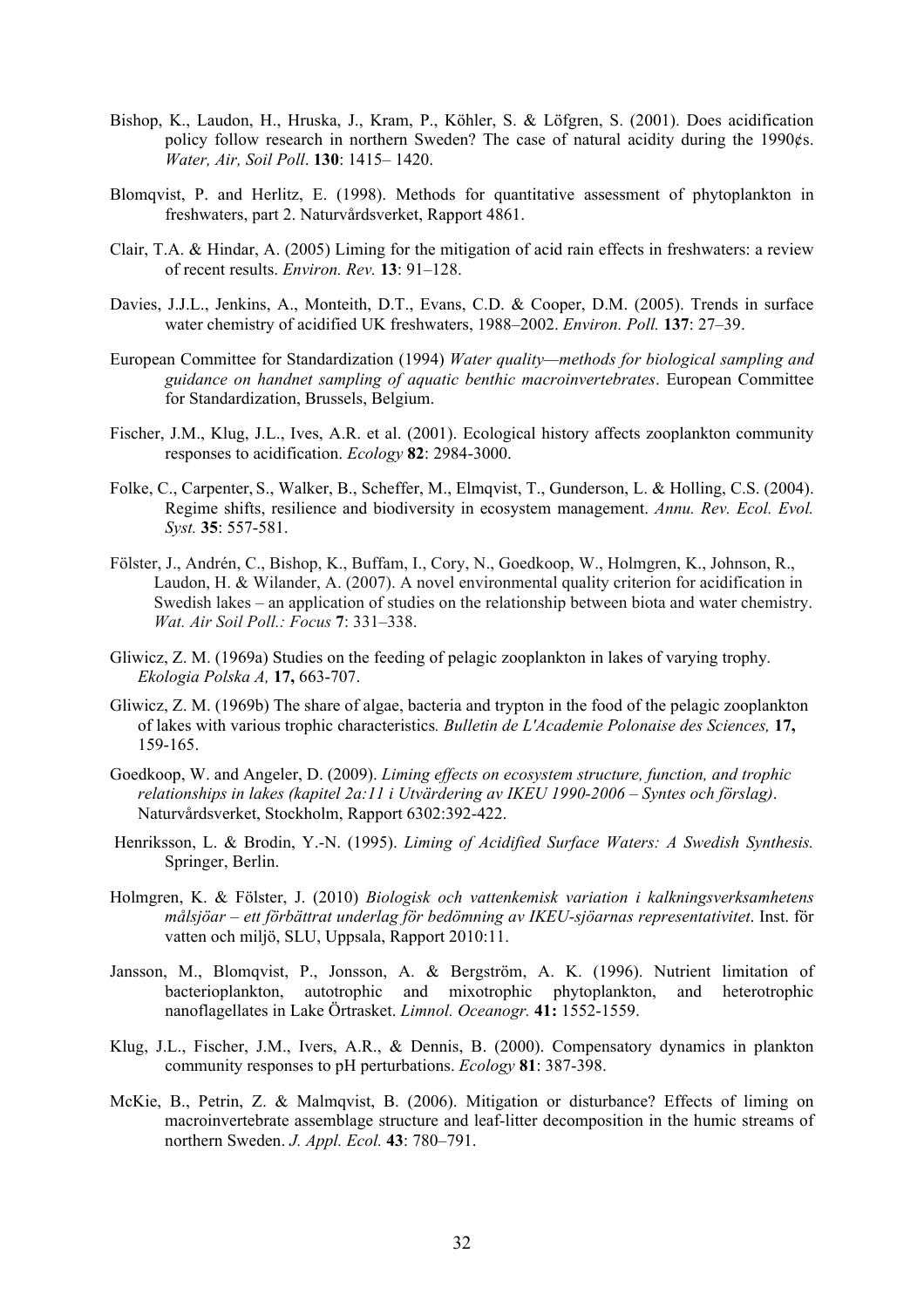- Moog, O. (1995) Fauna Aquatica Austriaca*. Wasserwirtschaftskataster, Bundesministe-rium für Landund Fortswirtschaft. Wien, Loseblattsammlung.*
- Norberg, M., Bigler, C., and Renberg, I. 2008. Monitoring compared with paleolimnology: implications for the definition of reference condition in limed lakes in Sweden. *Environ. Monitor. Assess*. **146**: 295–308.
- Olrik, K. P., Blomqvist, P., Brettum, P., Cronberg, G., and Eloranta, P. (1989). *Methods for quantitative assessment of phytoplankton in freshwaters. Part I.* Swedish Environmental Protection Agency, Stockholm, Sweden.
- Ormerod, S.J. & Durance, I. (2009). Restoration and recovery from acidification in upland Welsh streams over 25 years. *J. Appl. Ecol.* **46**, 164–174.
- Persson, G. & Appelberg, M. (2001). Evidence of lower productivity in long term limed lakes as compared to unlimed lakes of similar pH. *Water, Air, Soil Poll.* **130**: 1769–1774.
- Renberg, I. & Hultberg, H. (1992). A paleolimnological assessment of acidification and liming effects on diatom assemblages in a Swedish lake. *Can. J. Fish. Aquat. Sci.* **49**: 65–72.
- Sandoy, S. & Romunstad, A.J. (1995). Liming of acidified lakes and rivers in Norway. An attempt to preserve and restore biological diversity in the acidified regions. *Water, Air, Soil Poll.* **85**: 997– 1002.
- Scheffer, M. & Carpenter, S.R. (2003). Catastrophic regime shifts in ecosystems: linking theory to observation. *Trends Ecol. Evol.* **18**:648–656.
- Schindler, D.W. (1988). Effects of acid rain on freshwater ecosystems. *Science* **239**: 149–157.
- Stenson, J.A.E. & Svensson, J.-E. (1995). Changes of planktivore fauna and development of zooplankton after liming of the acidified Lake Gårdsjön. *Water, Air, Soil Poll.* **85**: 979–984.
- Schindler, D.W. (1997). Liming to restore acidified lakes and streams: a typical approach to restoring damaged ecosystems? *Restor. Ecol*. **5**: 1–6.
- Skjelkvåle, B.-L., H. Borg, A. Hindar, & A. Wilander (2007). Large scale patterns of chemical recovery in lakes in Norway and Sweden: Importance of seasalt episodes and changes in dissolved organic carbon. *Applied Geochemistry* **22**: 1174-1180.
- Stendera, S. & Johnson, R.K. (2008). Tracking recovery trends of boreal lakes: use of multiple indicators and habitats. *J. N. Am. Benthol. Soc.* **27**: 529–540.
- Stoddard, J.L., Jeffries, D.S., Lukewille, A., Clair, T.A., Dillon, P.J., Driscoll, C.T., Forsius, M., *et al.* (1999). Regional trends in aquatic recovery from acidification in North America and Europe. *Nature* **401**: 575–578.
- Sundbom, M. (2009) *Kalkningseffekter på ekosystemstruktur i sjöar (kapitel 2a:10 i Utvärdering av IKEU 1990-2006 – Syntes och förslag)*. Naturvårdsverket, Stockholm, Rapport 6302:372-390.
- Swedish Environmental Protection Agency (SEPA) (2007). *Economic Instruments in Environmental Policy.* Report 5678. SEPA (Naturvårdsverket), Stockholm, Sweden. Available at: http://www.naturvardsverket.se/Documents/publikationer/620-5678-6.pdf .
- ter Braak, C.J.F. (1995). *Ordination*. In: Jongman R, ter Braak C J F, Van Tongeren O F R (eds) Analysis in Community and Landscape Ecology. Cambridge University Press, Cambridge, pp 91- 173.
- Wilander, A., Johnson, R.K. and Goedkoop, W. (2003). *Riksinventering 2000. En synoptisk studie av vattenkemi och bottenfauna i svenska sjöar och vattendrag*. Institutionen för miljöanalys, SLU, Uppsala, Sweden.
- Yan, N.D., Keller, W., Somers, K.M., Pawson, T.W. & Girard, R.E. (1996). Recovery of crustacean zooplankton from acid and metal contamination: comparing manipulated and reference lakes. *Can. J. Fish. Aquat. Sci.* **53**: 1301–1327.